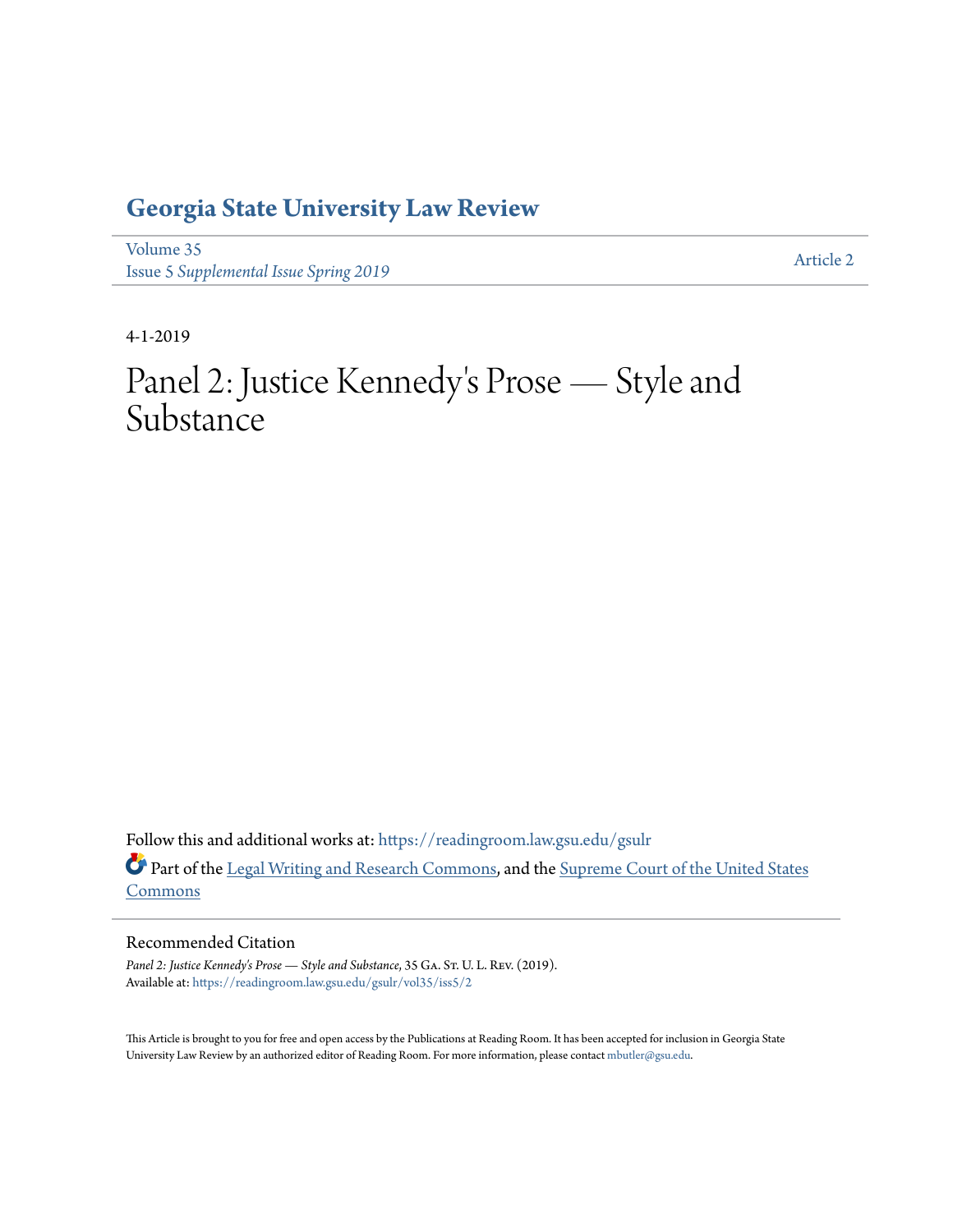# **PANEL 2: JUSTICE KENNEDY'S PROSE—STYLE AND SUBSTANCE**

# MODERATOR: ERIC SEGALL

# PANELISTS: ERIC BERGER, MICHAEL DORF, AND JAMAL **GREENE**

**Professor Eric Segall:** Our next panel is going to be devoted to Justice Kennedy's—I think we would all agree—unique writing style and how that maybe, or maybe not, affected the substance of his opinions. Our guests are Jamal Greene of Columbia Law School, Mike Dorf of Cornell Law School, and Eric Berger of the University of Nebraska, and I do want to mention that this is a little bit special. In that many, many—not that many—years ago, Eric was Mike's pupil at Columbia Law School, so we have a teacher and a pupil on the stage here. Although, Eric has definitely graduated from that—

**Professor Michael Dorf:** —student has become the master.

**Professor Eric Berger**: Definitely not.

**Professor Segall:** I do want to begin this panel by reading two of Justice Kennedy's passages, so we get the flavor of what we're going to talk about for the next hour and fifteen minutes. Perhaps his most famous, or infamous, paragraph or sentence comes from the *Casey* opinion, where he wrote, "At the heart of liberty is the right to define one's own concept of existence, of meaning, of the universe, and of the mystery of human life,"<sup>1</sup> which is a sentence that angered many, many formalists and people on the right. I will say that he said something very similar to that during his confirmation hearing, so he wasn't hiding the ball.

1

<u>.</u>

<sup>1</sup> Planned Parenthood of Southeastern Penn. v. Casey, 505 U.S. 833, 851 (1992).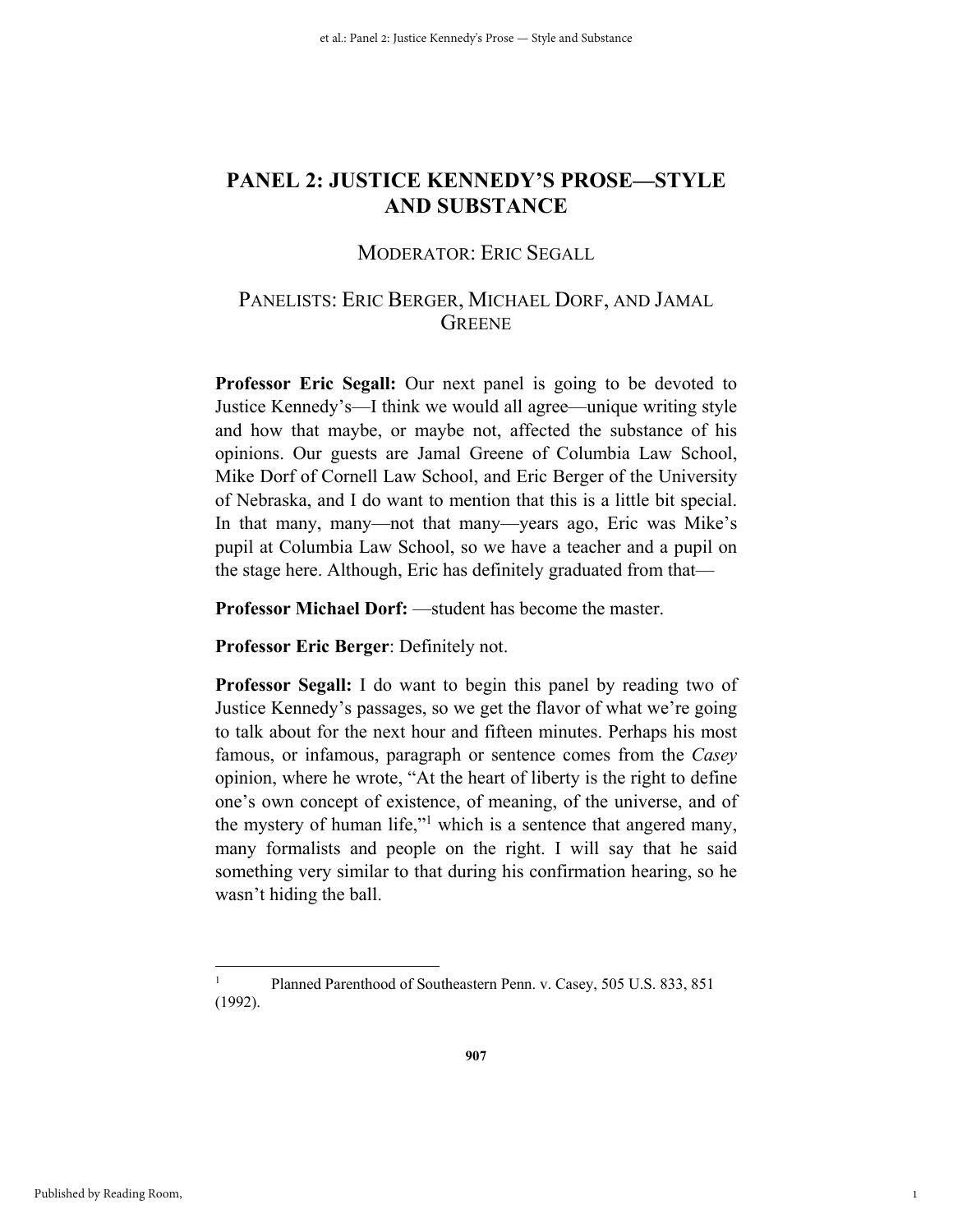This is what he said in *Obergefell*, and this is longer, and so bear with me, but I think it's important, again, to understand Justice Kennedy's unique writing style. He wrote, "No union is more profound than marriage, for it embodies the highest ideals of love, fidelity, devotion, sacrifice, and family. In forming a marital union, two people become something greater than once they were. As some of the petitioners in these cases demonstrate, marriage embodies a love that may endure even past death. It would misunderstand these men and women to say they disrespect the idea of marriage. Their plea is that they do respect it, respect it so deeply that they seek to find its fulfillment for themselves. Their hope is not to be condemned to live in loneliness, excluded from one of civilization's oldest institutions. They ask for equal dignity  $\dots$ ."<sup>2</sup>

I guess my first question is, is it possible to imagine any other Supreme Court Justice writing either of those two passages?

**Professor Greene:** I'll start, I guess. I do think it's unique to Justice Kennedy, and I talk about this exercise with my students. When you read the *Casey* opinion, which is written by three different Justices, and there are three different styles in the different parts of the opinion, and you don't really need to know for sure who wrote which—you don't really need to know for sure who wrote which opinion if you know something about the Justices. You can tell that the "sweet mystery of life" stuff is Justice Kennedy. Even without knowing about the doctrinal history of undue burden, you'll know that's Justice O'Connor. If you look at Justice Souter's writing style, you'll know where that shows up in the opinion as well, stare decisis discussion especially, so I can't imagine anyone in the modern Court writing in just the way that Justice Kennedy wrote, but there is a certain aspect of his writing that is kind of reminiscent of 19th century Supreme Court style. This is what Grant Gilmore sort of called "the grand style."

1  $\overline{2}$ 

Obergefell v. Hodges, 135 S. Ct. 2584, 2608 (2015).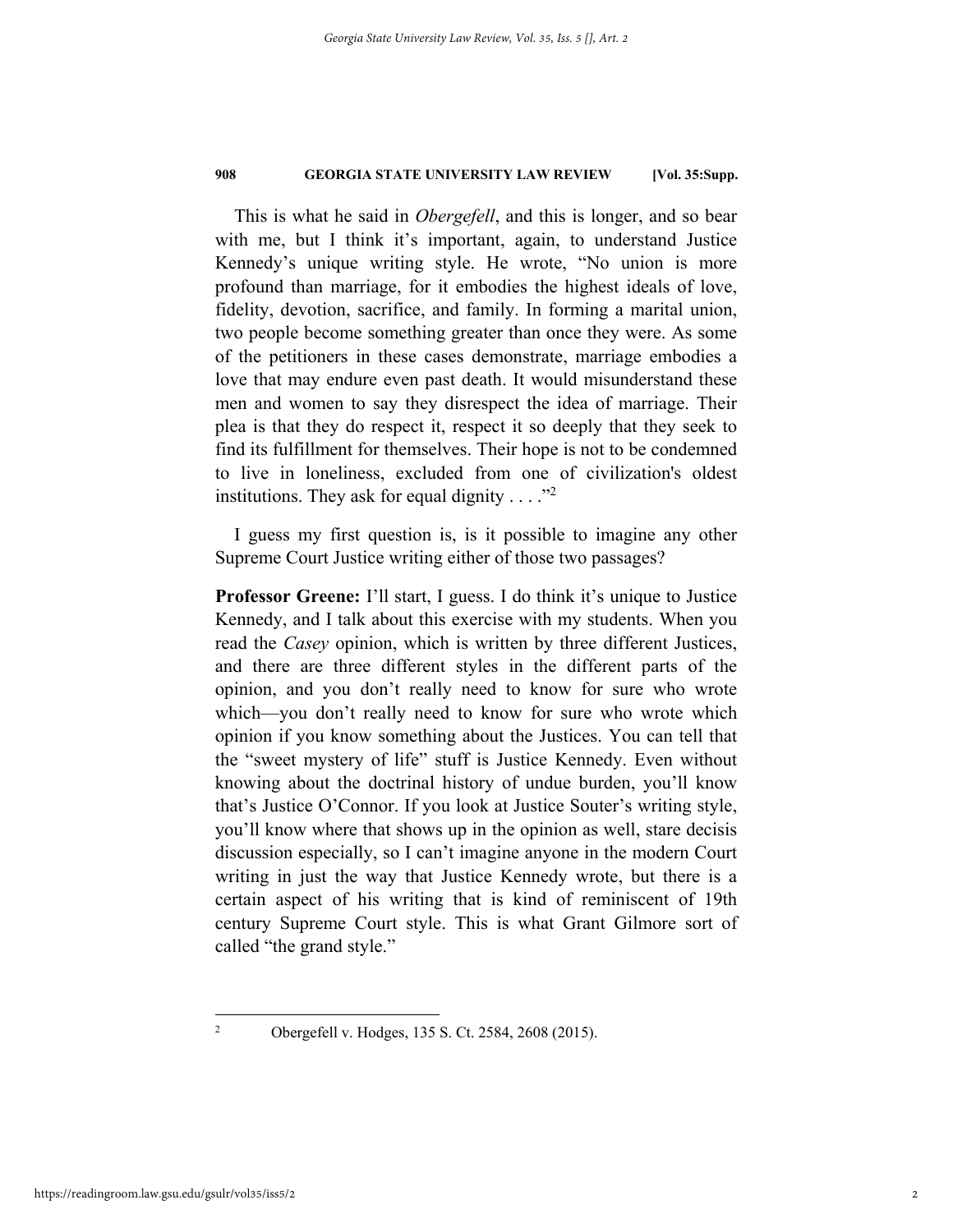**Professor Segall:** They want you to talk into your mic a little more, I think.

**Professor Greene:** Right here next to my mouth.

**Professor Segall:** Okay. Alright.

**Professor Greene:** Maybe I'll do—it is on, but something about the—okay, that's better. So, there is an aspect of his style that I think mimics some of what you would have seen 150 years ago. I can imagine—putting to one side the actual issues in the case—I can imagine John Marshall speaking somewhat like Justice Kennedy.

**Professor Dorf:** I guess, so I agree with Jamal about that. I would add you might think of other prose stylists on the Supreme Court, so in the 19th century you looked to Marshall, you looked to Story. Outside of *Dred Scott* and a few other horrible decisions, Taney was actually quite a stylist.

In the 20th century, we tend to think about Holmes and Brandeis from the early 20th century. Jackson is considered possibly the greatest writer of all time on the Supreme Court. He had phrases a little bit like Kennedy's, although they tended to be less—

**Professor Segall:** That's Jamal.

**Professor Dorf:** Jackson's great lines also had that way of using metaphors and so forth—talking about the loaded weapon lying around in his *Korematsu* dissent, the language in *West Virginia State Board of Education v. Barnette* waxes eloquent. So in that sense, yeah, I agree. There are precursors to Justice Kennedy in this kind of grand style.

I do think it's worth noting a difference between the two passages you quoted. The language from *Obergefell*, while emotional, is mostly rational, right? I don't mean the *Casey* language is irrational; it's just that you could be talking about anything. By contrast, you can criticize the *Obergefell* language, as people have done, on the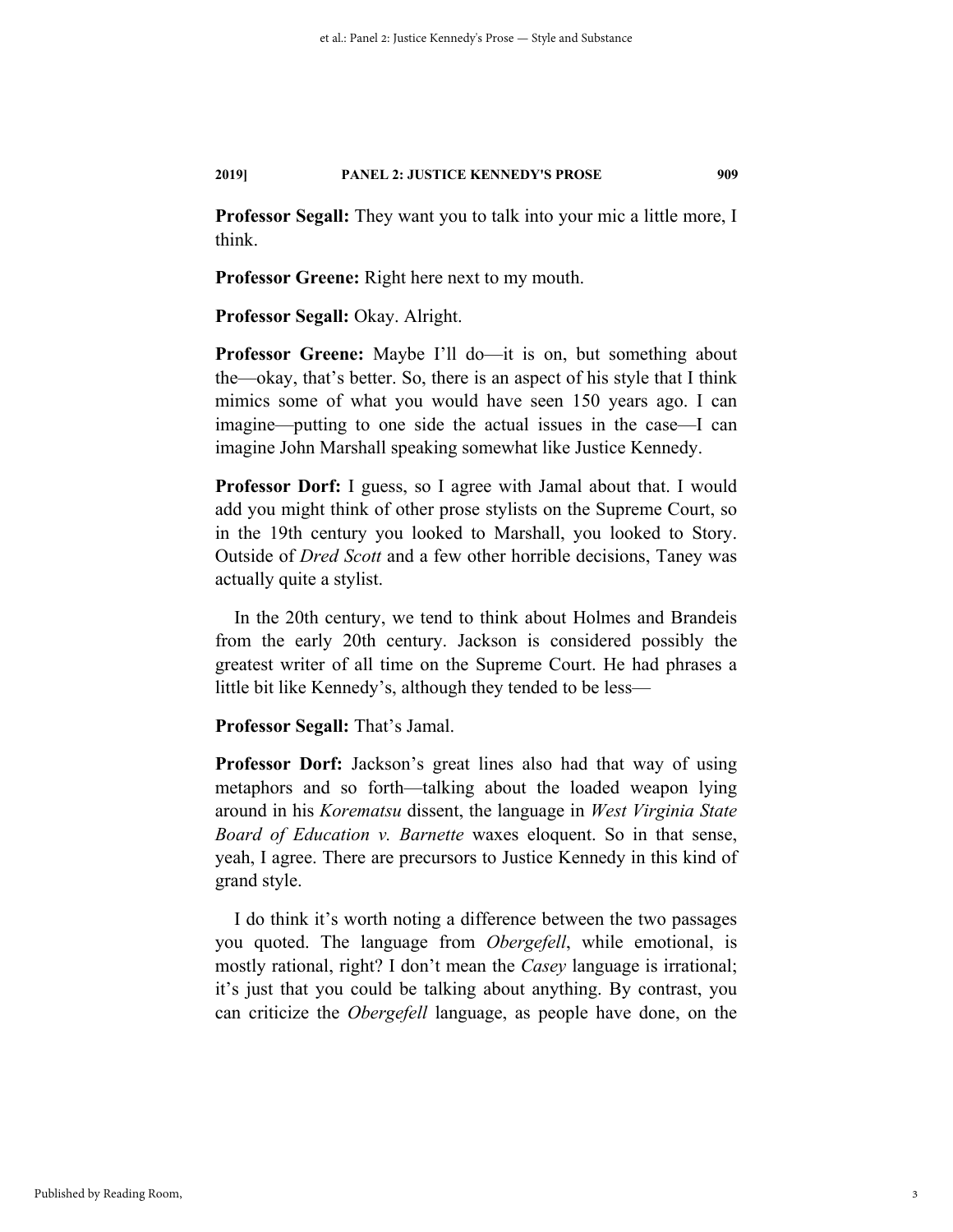ground that it's saying that single people are going to be condemned to a life of loneliness. That's pretty harsh, but pointing this out is a criticism of the substance. As far as the language itself, I tend to think of the *Obergefell* language as just a peroration that follows linearly in a way that the so-called sweet mystery of life passage from *Casey* does not. The *Casey* language is just pure rhetoric.

**Professor Berger:** I don't have a whole lot to add. I agree with what both Jamal and Mike said. The grand, almost quasi-poetic philosophical gestures toward big ideas sound more like some of the 19th century Justices. One Justice it reminds me a tiny bit of is Cardozo. I think Cardozo was a better writer than Justice Kennedy, but he would also sometimes gesture towards these big ideas and at the end of the opinion you're not exactly sure what the doctrine is, which ties back to what the first panel was talking about: Justice Kennedy was often less doctrinally moored than many of the other Justices.

**Professor Segall:** I guess I should be careful to add, because even though I think Jamal is right about *Casey*, hyper technically we don't know that Justice Kennedy wrote the mystery of life passage, because it's a three-Justice opinion. We know he wrote it, but we don't know he wrote it in that sense.

Justice Scalia has said throughout his career that he wrote his dissents for law students. He really did say that, and I think it turned out to be, for better or for worse, an excellent strategy for Justice Scalia. Who do we think Justice Kennedy was writing for?

**Professor Greene:** I think he's writing for the—I mean, in very broad terms, and Mike's out in his chamber, so he'd have more to say about this, but for the history books. People talk about Donald Trump picking Justices or picking a Secretary of Defense because they look the part. I get the sense that Justice Kennedy wanted his opinions to look the part. If there was something that, there's a certain style that a Supreme Court opinion's supposed to express, and I don't know that it's necessarily the public or law students in any specific sense, but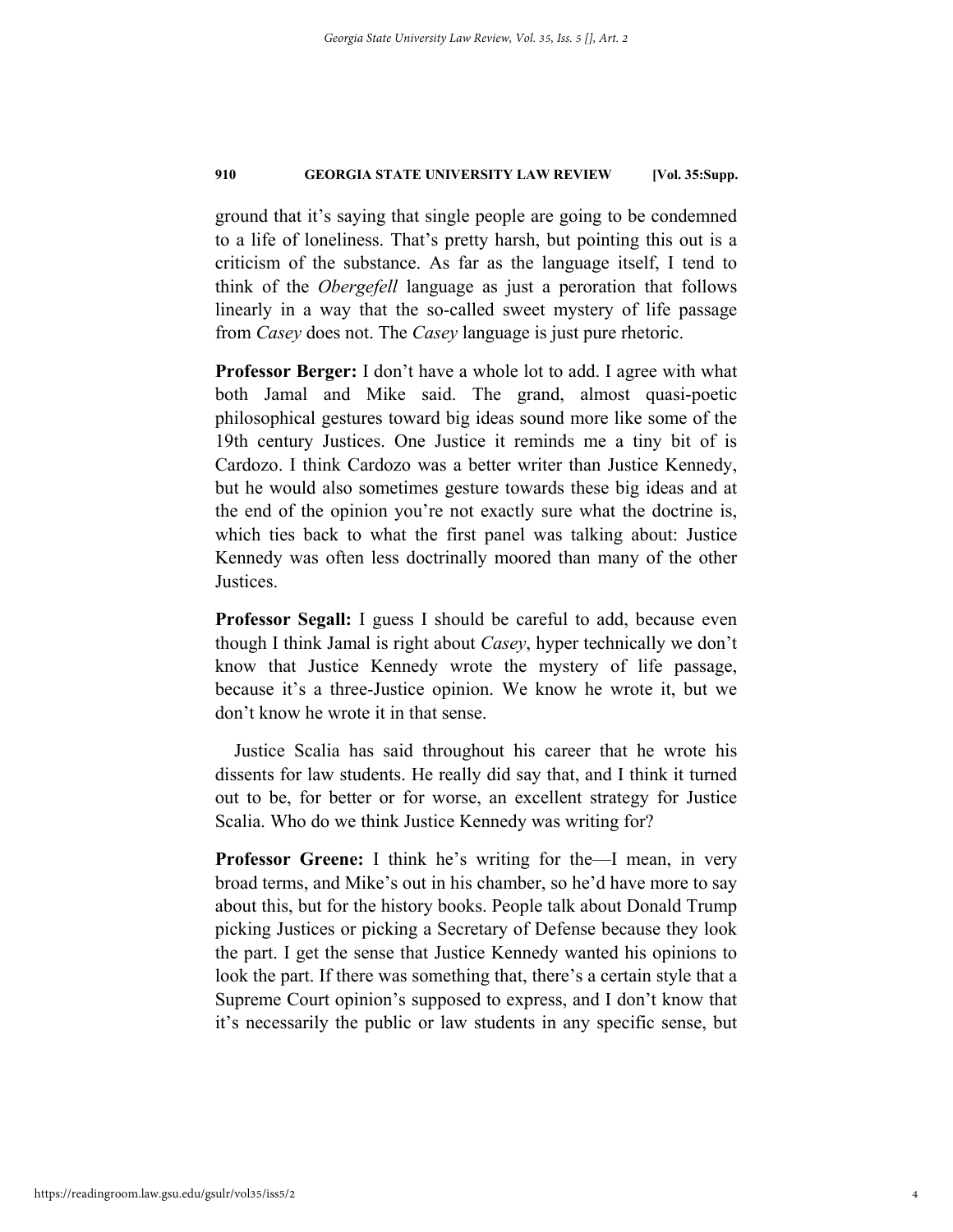rather that he thought there was a kind of institutional style that he wanted, especially in the rights cases, he wanted the cases to look like. Maybe that's a little bit inchoate, but that's my sense.

**Professor Dorf:** Justice Kennedy liked to talk to groups of students—he still does, especially high school students—and tell them about the glories of the Constitution. But in big cases—not in an ERISA case where he'll just follow the doctrine—but in a case where there's going to be a lot of public debate, I think he was quite consciously trying to speak to the people broadly. There's a tension between the anti-doctrinalism that everyone on the first panel talked about and this grandiloquent style because the anti-doctrinalism works well in reaching the general public but the grandiosity does not. The public doesn't know about or care about the three-part test, with the sub prongs and so forth. They want to know is this a denial of equality or liberty? Abandoning the formal tests makes sense if that's your goal.

However, the style we're talking about now, which critics would call pompous, doesn't work especially well in reaching the general public, and so maybe Jamal's right in that maybe it's not aimed at them. But insofar as I think one of Justice Kennedy's goals—and a laudable goal—was to speak to "the People" with a capital P, that makes sense of the anti-doctrinalism. It doesn't make sense of this style.

**Professor Berger:** Yeah, I think it depends somewhat on which opinion. I think in an opinion like *Lawrence*, for instance, I think very much he was trying to talk to the people, talk to readers of the New York Times, and things like that. I agree with the tension Mike talked about between the anti-doctrinal style and the grand philosophical style.

Mike and I had a conversation about this the other day. I think one of the reasons why he might be anti-doctrinal is it's hard to speak in doctrine if you're also making grandiose, quasi-poetic gestures, so there's a sort of tension between those.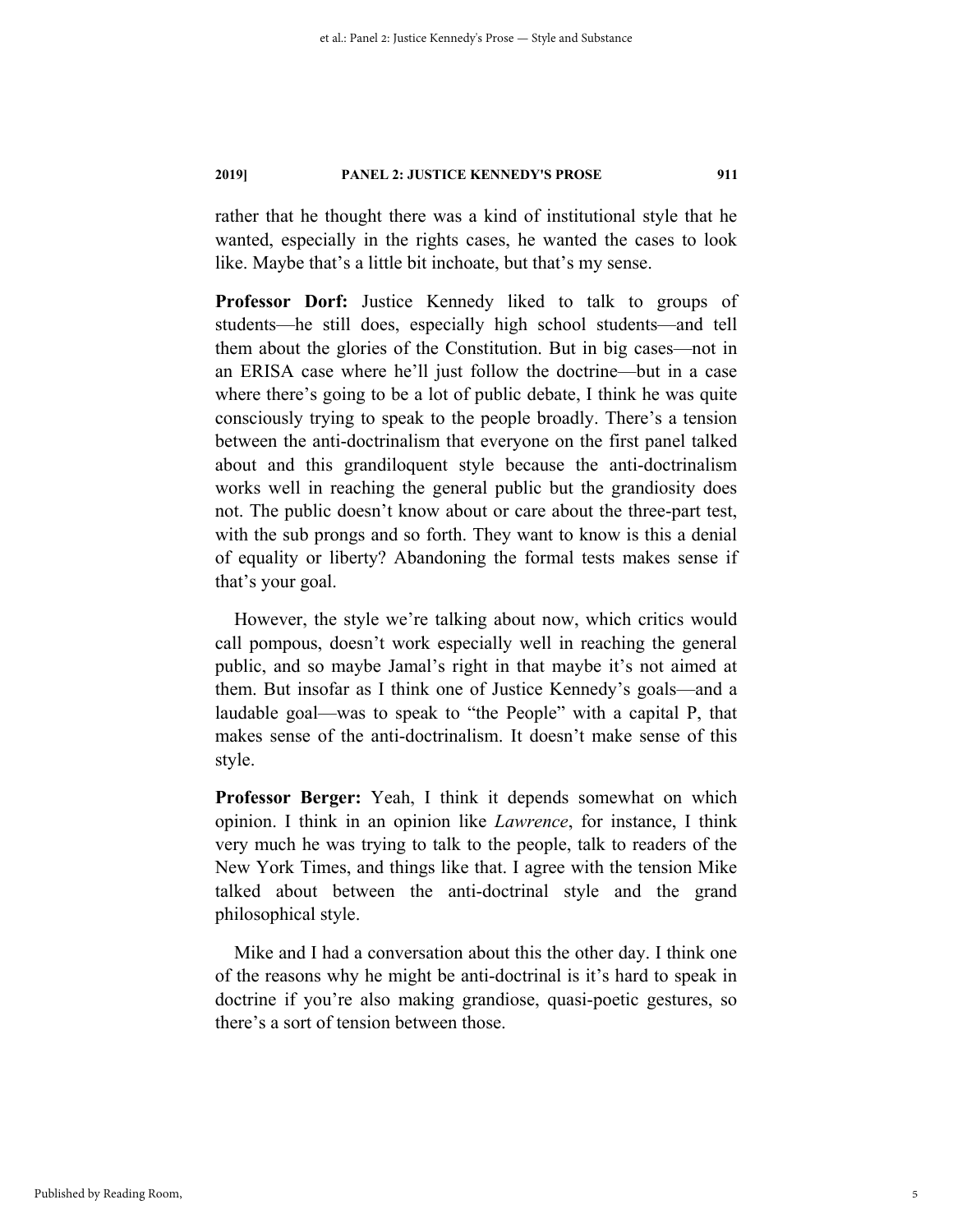Now, I suppose you could be rigidly and precisely doctrinal in one part of the opinion and write in grand philosophical sweeping gestures in another part of the opinion, but there is a tension between those styles, and if you try to put all of it in, the opinions would be even longer than they already are.

**Professor Greene:** Well, *Casey* is that. It's just that, right? It's grandiloquent for a few paragraphs, and then it's really minute and brass tacks at other points. Of course, it's written by three different people, so that makes some sense, and there's a question of whether that hangs together. I think *Casey*—the seams are very obvious in *Casey*, and it's I think a bigger challenge in a shorter opinion.

**Professor Segall:** Justice Scalia was able to write in the doctrinal, formalist framework—but we can debate whether he was that—but he wrote in that way, yet he was able to write in a way that most people think the style is very effective, leaving aside his big insults, and he was able to fit in his own unique style into the formalist framework. So, I'm not sure I agree that Justice Kennedy couldn't have been both a formalist and a writer with a poetic style. I think that is possible, so I'm wondering if one is driving the other, or if they are two separate things.

**Professor Berger:** Well, I wouldn't call Justice Scalia's style poetic. I think he was an excellent writer, and I think, actually, some of Justice Kennedy's poetic gestures probably don't qualify as very good poetry, so I guess I would disagree to the extent that I think part of what made Justice Scalia such a good communicator—and I think the same is true today, maybe to a somewhat lesser extent, of Justice Kagan and the Chief Justice—is they're good at writing very direct, snappy, to-the-point prose that is very readable. And I think that actually speaks to the public better than some of Justice Kennedy's grander language—the passage from *Casey* you quoted, for instance.

**Professor Dorf:** I totally agree with that. I think about news reports on NPR after the Court has decided a case—it's too bad Nina Totenberg isn't here, because I would ask her about this—but, how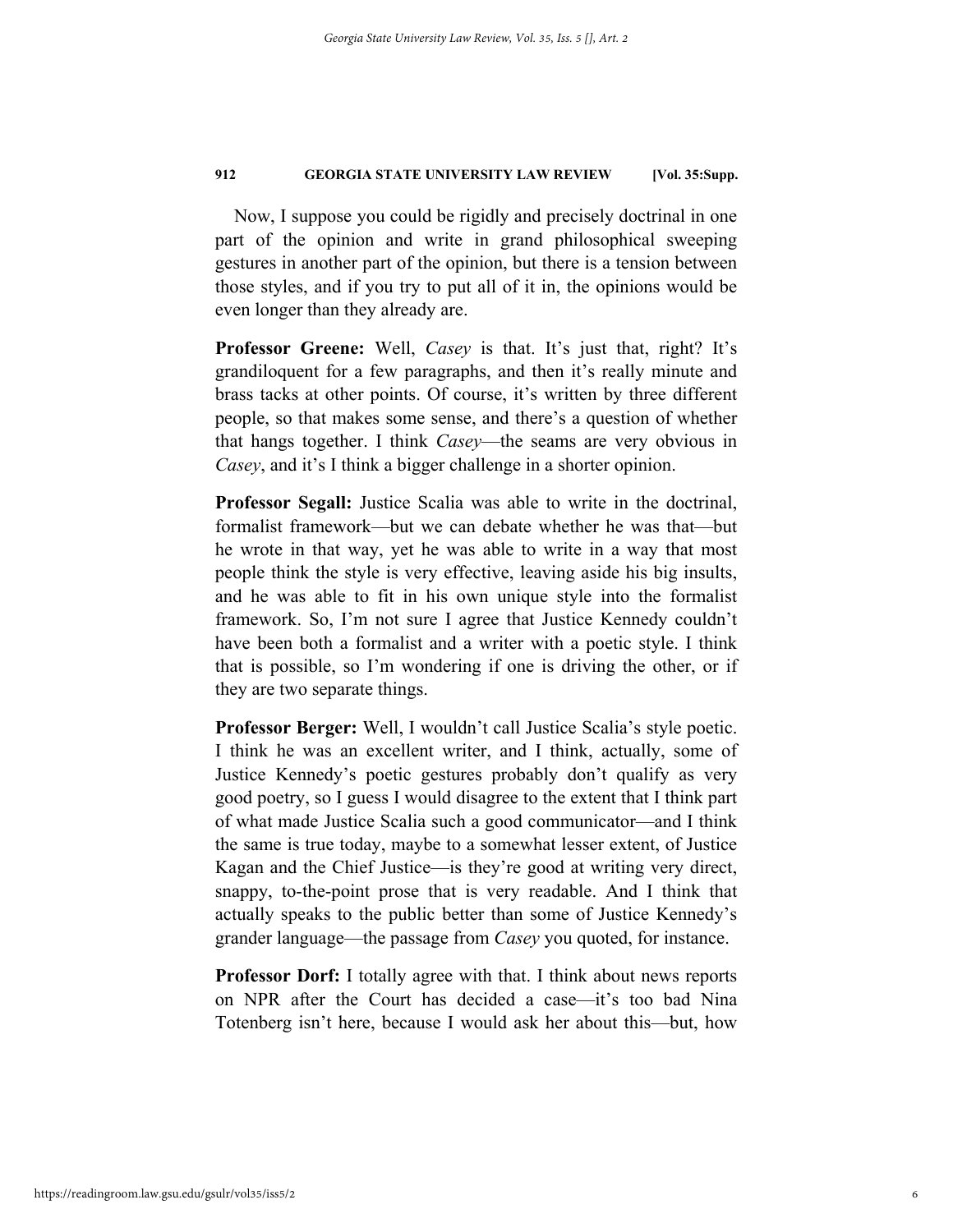you decide what to read, what to quote from the opinions? Because what'll happen typically is, I'll have read the opinion when it came down at 10:00 in the morning, and then when I'm driving home and listening to the news, I'll hear Nina read a passage.

It's true that if it were a Kagan or Scalia opinion or dissent, you might hear her quote those snippets, but she was sure to quote the grand Kennedy language, and so if your goal is to reach the public the public are not reading the opinions. SCOTUSblog has a lot of followers, but it has a lot of followers for law. It's law famous. It's not real famous, and so people are getting it on the news, and so it may well be that you're trying to write to get quoted either on All Things Considered, the evening news, or however people are getting their news.

**Professor Segall:** This is a question I've thought about and I, to be honest, haven't figured out how to phrase it exactly, but I do wonder if we have opinions about whether Justice Kennedy to some degree this is the critique that came at him from the right—thought himself more as a philosopher-king than a judge. More someone whose job it is to espouse broad, moral, ethical, dignitary-type principles than what we—Justice Nahmias is nodding at me, I just want to make that point—than someone who's applying law to fact and trying to do that. Any thoughts on that?

**Professor Greene:** Well, I think—and Justice Kennedy I assume would say the same thing—I think it begs the question to say that doing what Justice Kennedy is doing is not being a judge, or is not to say that the job of a judge in a constitutional case involving rights, and rights that are not well-specified in the Constitution, that seem to be implementing some kind of value commitment or set of values, to say that the job of a judge in that case is to mechanically or formalistically apply law to fact is to state a substantive position within the case itself. It's not to state a universal premise about judging, at least not in constitutional cases.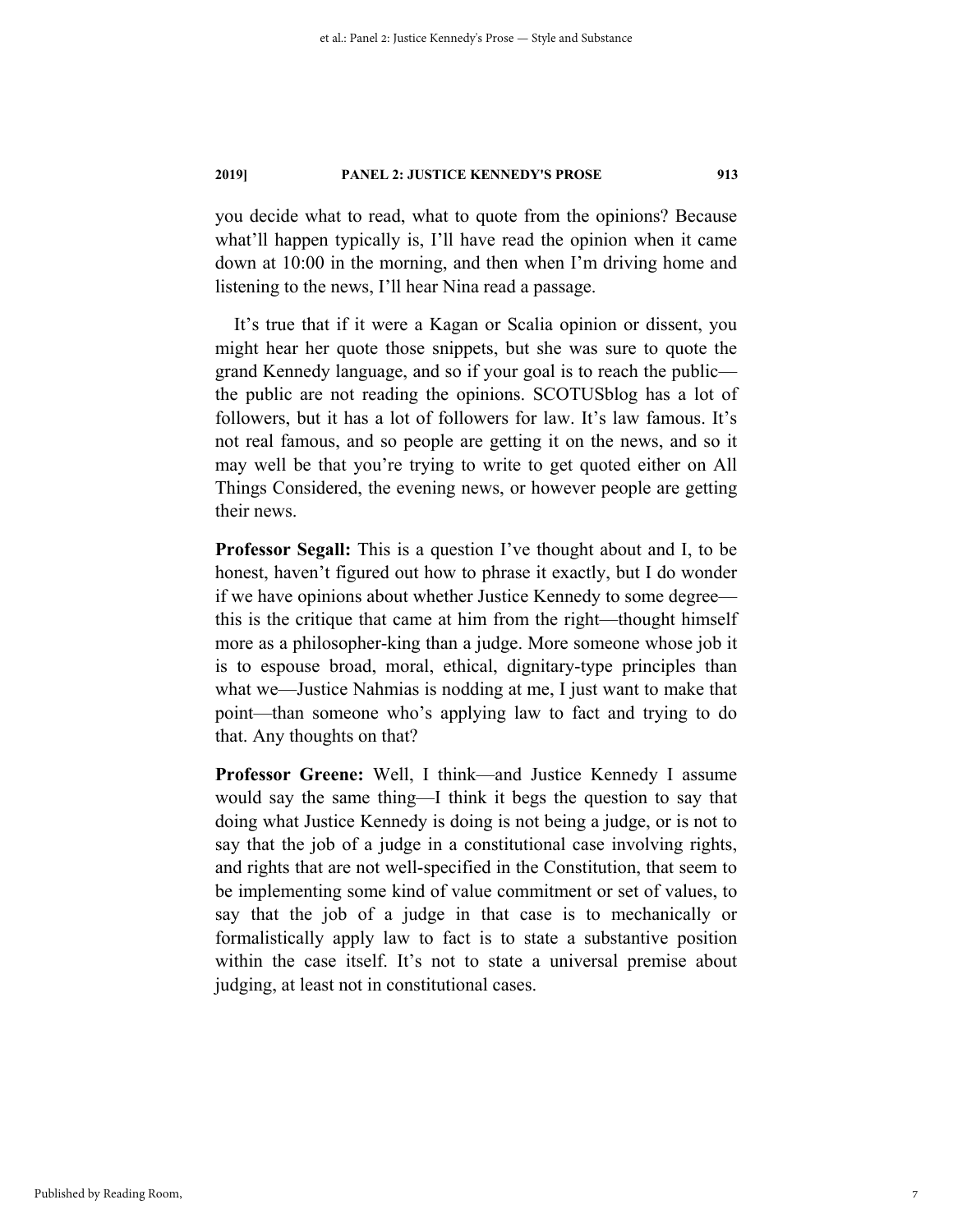Constitutional judging, I think, is part of the flaw of American legal academia, that we reflexively think about constitutional judging as completely continuous with all other kinds of judging, as if it's just a contract case is just the same as deciding about abortion rights, or something like that. They're really different tasks, and we can talk about whether we think that judges should be deciding these more momentous sorts of cases, but the fact of the matter is we have a Constitution, and the Constitution is not self-explanatory. So yes, Justice Kennedy I do think thought a part of his job was to speak to the values in the Constitution in a way that wasn't particularly formalistic or mechanistic, but I think, again, I don't know that's necessarily inconsistent with judging.

**Professor Dorf:** One of the things that people object to when calling a particular Justice a philosopher-king is that the Justice under criticism tends to vote to strike down more laws than the critic thinks is appropriate. And so that's a particularly likely charge against Justice Kennedy, who in that sense was the least restrained Justice of anybody who sat on the Court with him—maybe any Justice ever—in that he's with the liberals in the abortion and gay rights cases, he's very strongly in favor of striking laws down under the First Amendment, he's with the conservatives in striking down laws on federalism grounds. So he has an all-of-the-above approach, and so that makes him "criticizable" on those grounds.

But again, just as we can distinguish between the anti-doctrinalism and the reach for the poetic style, we can also distinguish between both of those two and the tendency to want to strike things down. So if you do the math, there are eight possible combinations of those three things, assuming that each of them is yes or no. Justice Kennedy was (1) an anti-doctrinalist and (2) a would-be poet, who (3) tended to elevate his view of the Constitution over a more restrained view of deference to elected officials. Do the answers to all three of those questions tend to go together? I think that there's something to that. I don't think they logically must go together, but they do reinforce each other.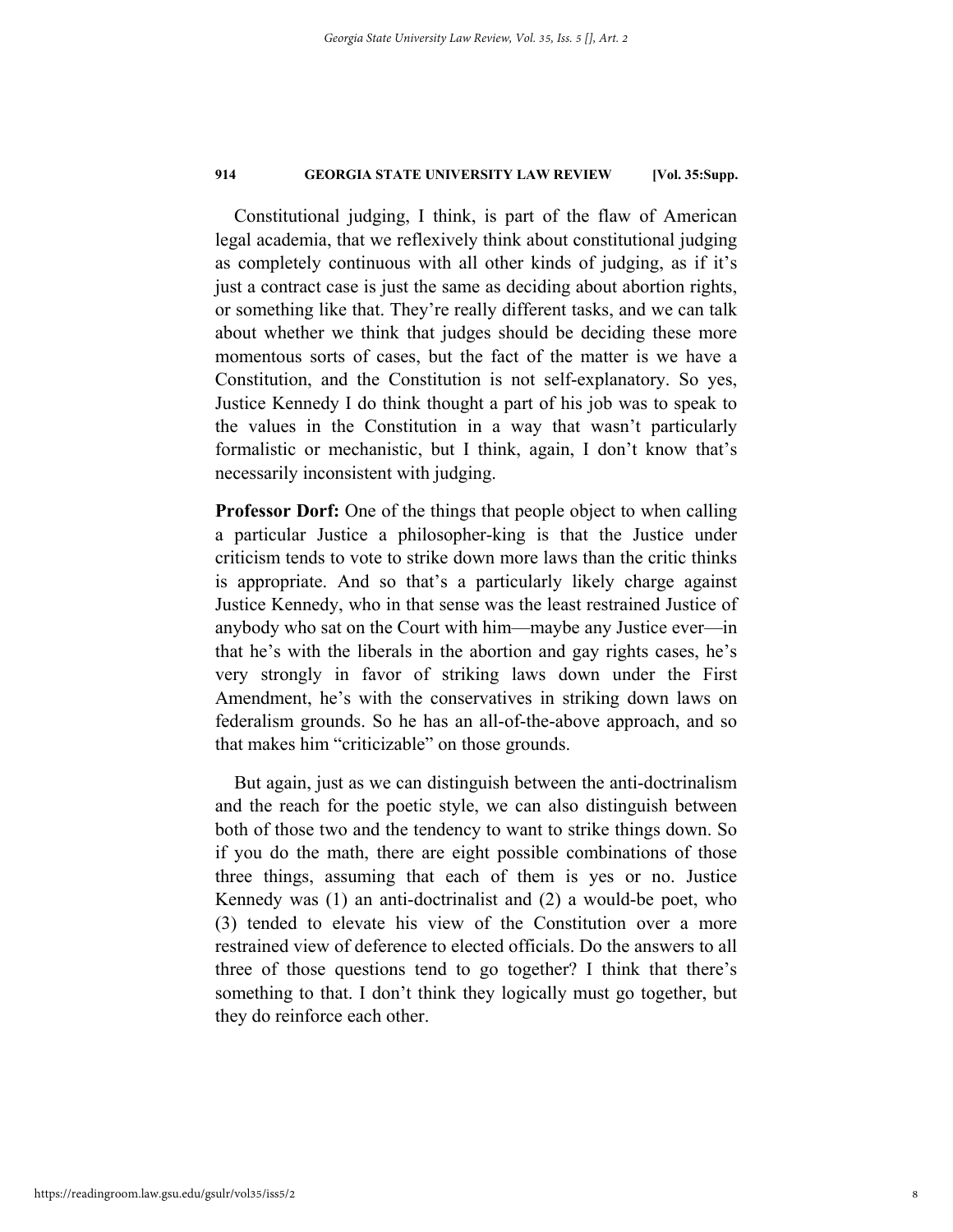**Professor Berger:** I don't have a whole lot to add to that. I agree entirely with Mike that, of all the Justices in contemporary times, he clearly was the one who was least deferential to the government and most likely to strike things down. I also find him in a way the most inscrutable of the Justices, though I don't know if it's because he thought of himself as a philosopher-king, or because he liked to say in a close case the tiebreaker goes to liberty without providing a real sense of what that means. I don't know if he thought of himself as a philosopher-king or saw the Court's role as really protecting individuals from government overreach in all the different areas that Mike mentioned.

**Professor Segall:** Well, let's talk about Jamal's point a little more. This might be a little bit off the point, but it was such an interesting point. I want to talk about it. Is it possible to decide hard constitutional cases in a way that is honestly doctrinal? It turns out Justice Scalia struck down—I just researched this—131 laws during his career. That's a lot of laws for someone who claimed to be somewhat deferential to the political process. Now, Kennedy did strike down more, but the numbers aren't that different. Scalia and Thomas strike down a lot of laws in their way. But, is it possible—is constitutional law, "law?" Let me just put it that way, because I think to Justice Kennedy, I'm not sure constitutional law was law. I'm taking them by surprise. I didn't—

**Professor Greene:** —This is a big question.

**Professor Segall:** Yes. It's a big conference.

**Professor Greene:** Yeah, so I don't think it's possible to—so if we're going to state the terms of the claim in fairly simplistic ways so is it possible to do constitutional law in a way that, broadly speaking, is rule oriented, which is to say the Constitution establishes a set of rules that tell you exactly how to decide a case based on some premise that can be established at the outset of the case. So, as opposed to in some qualitative sense trying to apply a set of value judgements to the facts before you, is it possible to do that? I don't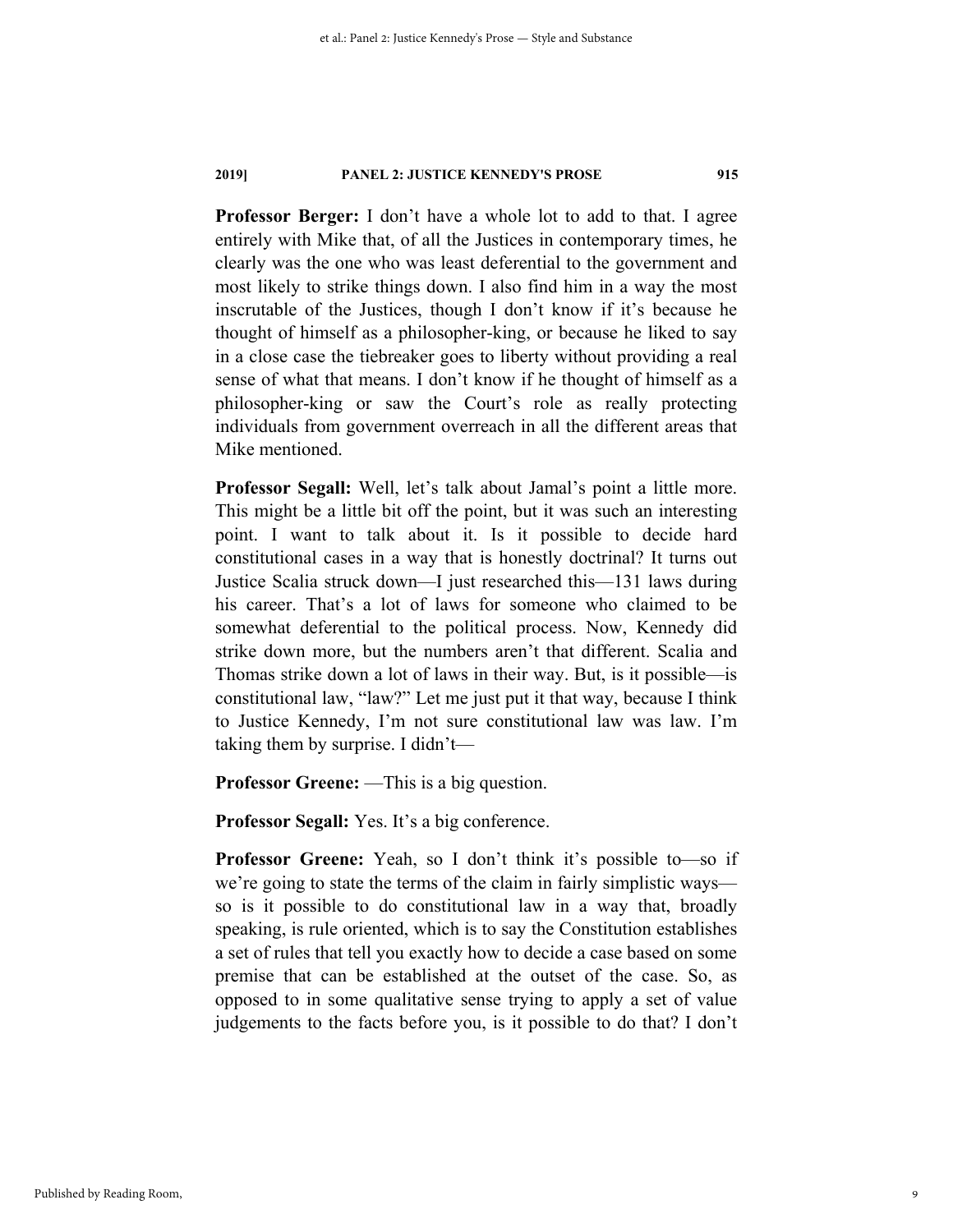see why not. Is it possible to do it in a way that is free of reasonable criticism? No. Of course not, because we are going to reasonably disagree about which rules the Constitution actually establishes, the level of generality at which to understand those rules and so forth. So constitutional law is inherently contested. I guess what I would say, and I guess what's responsive to this, is to say I don't think it's possible to persuade reasonable people, all reasonable people, that what one is doing in constitutional law is compelled by the Constitution—by its text, by its structure, by its original understanding, or something along those lines. And so perhaps there's a sense in which Justice Kennedy's writing style and the way in which he expressed himself made that more obvious than for someone like Justice Scalia.

Justice Kennedy was, and you talked about this at the earlier panel in talking about his resistance to originalism—part of that is simply to say he resists the notion that the Constitution is necessarily determined in a way that is accessible to everyone, all at the same time. He's not a rule-oriented Justice in that sense. He is a Justice who believes in what you might call the major premises of constitutional law. He's all about saying the Constitution protects liberty, or the Constitution protects federalism, or freedom of speech means a certain thing. For him, that drove a lot of the cases. So in that sense, he shares that feature with rule-oriented Justices, so that you can state the major premise, and the minor premise is not quite as important to the decision. He wasn't formalistic in that sense, so he did believe that you can state those rules at a very broad level of generality.

**Professor Dorf:** I believe that conflict is more interesting than agreement, so I'm going to challenge you on this Eric. This picks up on not your most recent book, but an earlier book, where you claim that the Supreme Court is not a court. The claim is—you argue it mostly based on constitutional cases—but the claim, broadly, I think, could apply to the Supreme Court and its statutory cases. It's just the stakes are lower there, because Congress can overrule them.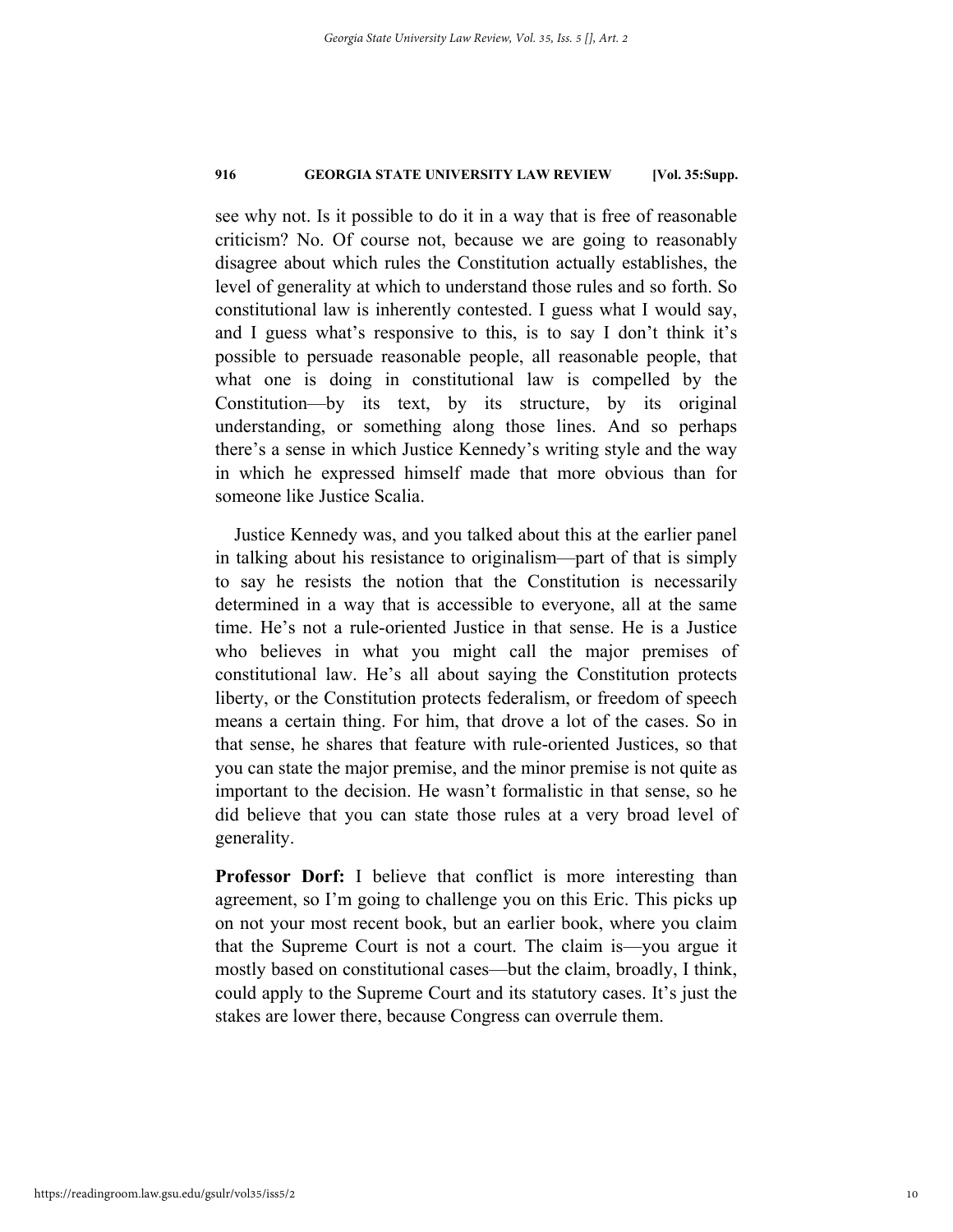As I read you, you're not a full-on critic who thinks that law isn't law. You just think that law at the Supreme Court level isn't law, or constitutional law at the Supreme Court level isn't law, and so there's an easy test for that, right? Both Justices Scalia and Kennedy were appeals court judges before they were Supreme Court Justices. Kennedy was for a longer period of time, but each of them wrote a substantial number of appeals court opinions. One way you could figure out whether the Supreme Court is just making stuff up in a way that's different from what judges do generally is to compare and contrast their opinions as Supreme Court Justices versus as appeals court judges. I haven't done that, but I would be surprised, if you focused on big cases, because there are fewer of them in the appeals court, because there's a right of appeal to the appeals court, you don't have discretion or jurisdiction, but I would be surprised if there is a very substantial difference. I think that both of them wrote more or less the way they did all along. They got more comfortable in their role as they got older. They knew that they couldn't be reversed at the Supreme Court, but I suspect that this was the way he was all along.

**Professor Segall:** I will say that Justice Kennedy on the Ninth Circuit had to write an opinion upholding the military's dismissal of a gay person that he would never have had to write, and would not have written, had he been on the Supreme Court. I would also say that Judge Posner, who publicly criticized the *Heller* gun decision very strongly—really criticized it—struck down an Illinois law restricting guns, and he has told me that he felt he had to do that. I think the difference between the Supreme Court and the Court of Appeals always is, always has been, the Supreme Court never has to do anything.

**Professor Dorf:** Kennedy did not have to do exactly that, because a majority of Ninth Circuit judges in the *Watkins* en banc case ruled against the military. But of course I agree that lower court judges are bound by Supreme Court precedent in a way that Supreme Court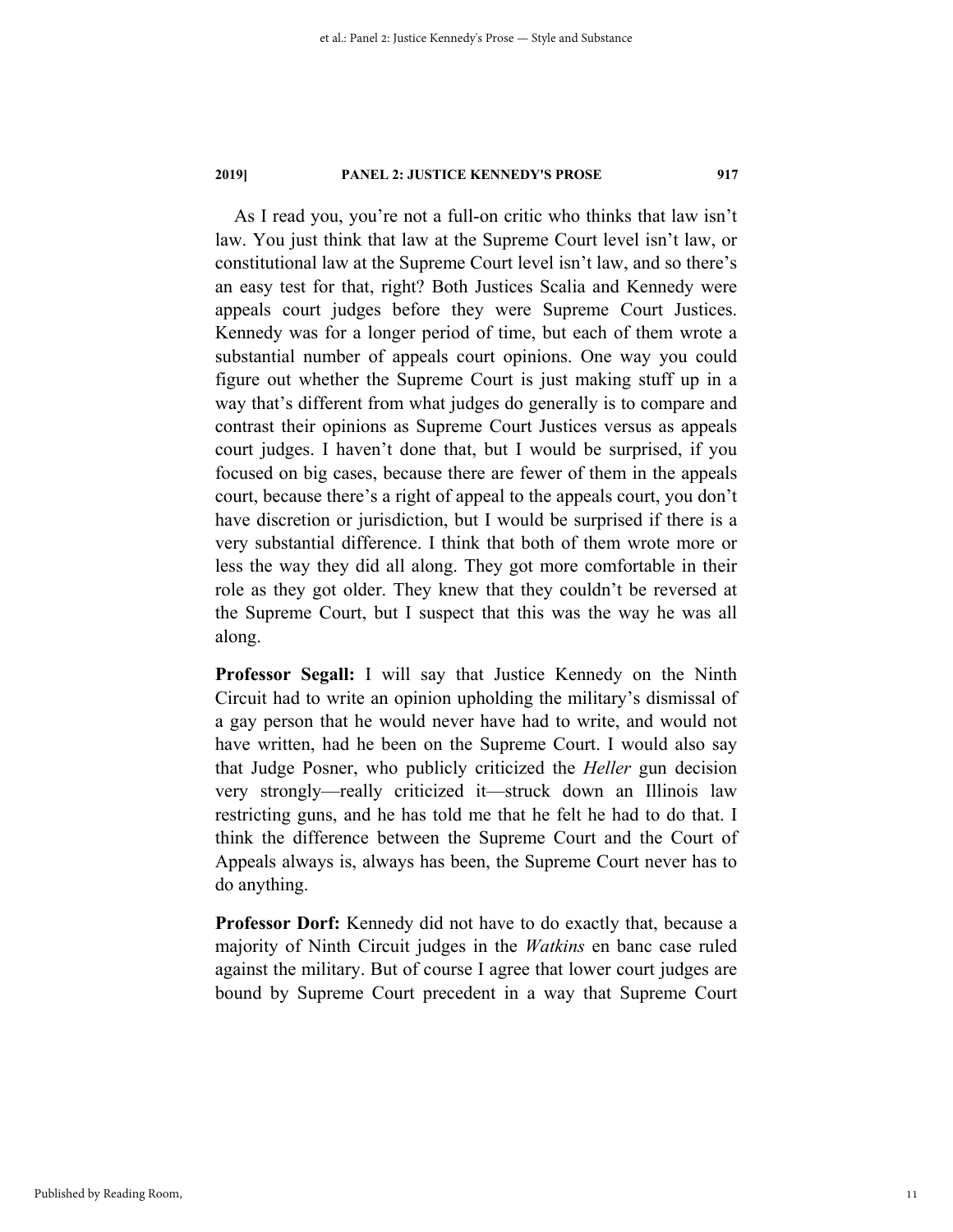Justices aren't, but if we're talking about the overall style I don't think it changes much from the appeals court to the Supreme Court.

**Professor Berger:** Well, so two quick points. First, a response to your back and forth, and then second to your question from several minutes ago. As to your back and forth, this is stating the obvious, but I think one major difference between the role of an appellate court judge or district court judge and the Supreme Court Justice is that at the Supreme Court most of the cases that get there, especially in the constitutional area, because they're hard. By "hard," I mean that there are good arguments on both sides and that people are going to disagree about them, whereas at the appellate court level you're more likely to have at least a substantial portion of the cases be cases that regardless of your political norms and preferences, the law is going to be pretty clear how it's going to come out. Obviously, there are exceptions to that, and some of those exceptions go up to the Supreme Court, but I do think that is the difference between the roles of different courts. And, this plays into the perception—to your argument in your book—that the Supreme Court is not a court. I think there are other reasons for that too, but one reason is the Supreme Court decides a universe of cases without obvious right answers, so you're much more likely to see the Justices' norms infused in it.

On your previous question, maybe I'm twisting it somewhat, but you asked about honesty, and one thing that I think is interesting about Justice Kennedy's opinions—maybe I'm defining honesty in a particularly narrow way here—but I think one mark of honesty is recognizing in these Supreme Court cases that there are difficult arguments on both sides of the ledger, and even if you're pretty sure you're right, there could be arguments on the other side. I think sometimes Justice Kennedy was actually pretty good at that, and sometimes he was pretty bad at it. I think that's interesting. In cases like *Obergefell* and *Masterpiece Cakeshop*, he actually did regardless of how you think those cases came down—he did a pretty good job of recognizing the values on the other side. In *Obergefell*,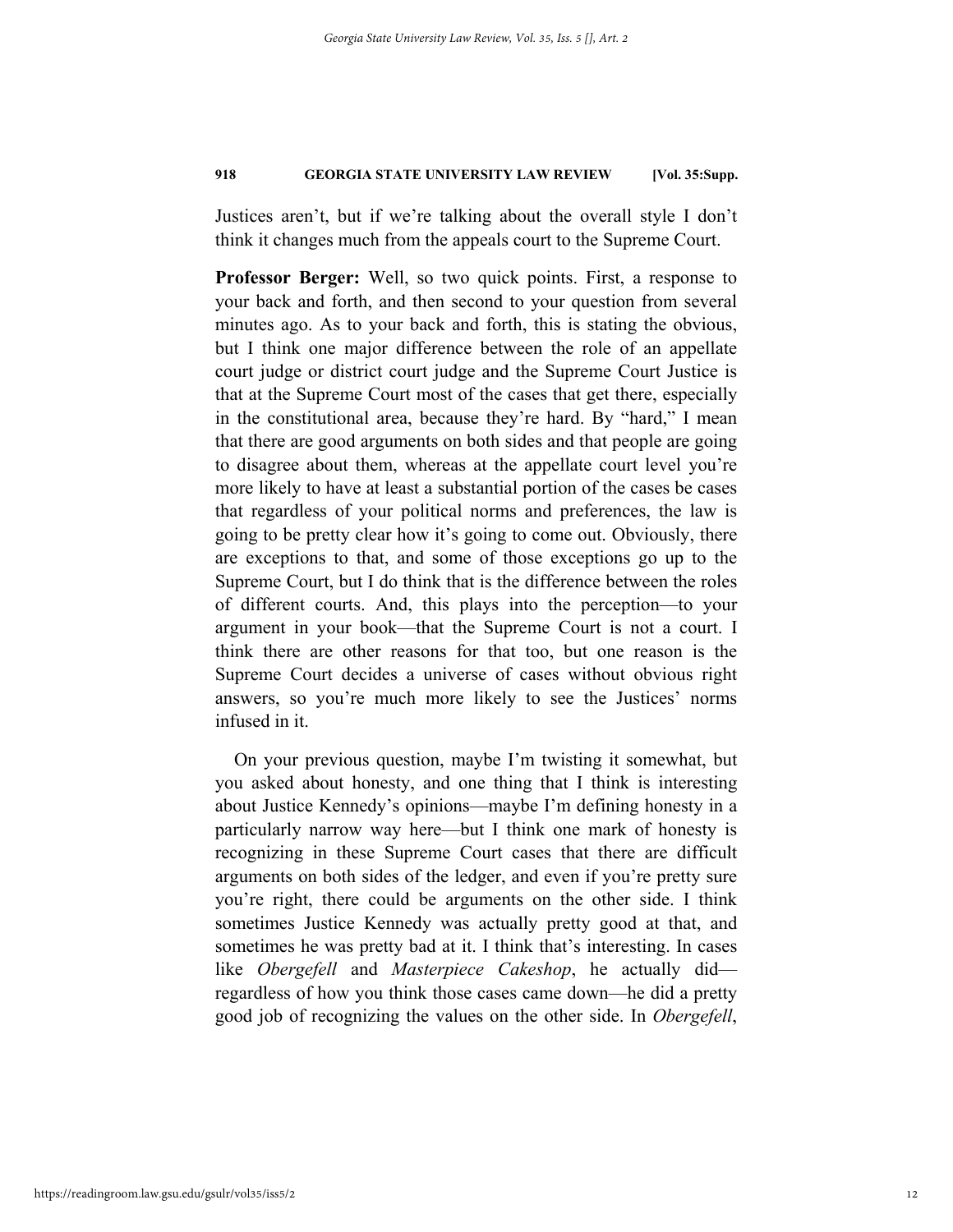he said recognition of same sex marriage does not demean those people who disagree with it, and people disagree with it for honorable reasons, and that isn't necessarily bigotry.

But then in other cases, he seemed completely dismissive of the values on the other side. So, I think in a case like *Citizens United*, he gave really short shrift to the anti-corruption interest of the government that Justice Stevens focused on in dissent.

And in a case like *Rosenberger*, he really saw that as a case about viewpoint discrimination and brushed aside the Establishment Clause issue, so much so that Justice O'Connor in her concurrence said, "Well, I agree in the outcome, but this is a much harder case than you're making it. You're pretending this is straightforward, but platitudes shouldn't be deciding a case." So I think that's interesting. On the other one hand he sometimes goes out of his way to honestly recognize that the values on the losing side have some legitimacy, and in other cases he seems pretty myopic to those competing values.

**Professor Greene:** Just a follow-up on that and a follow-up on this previous discussion about whether the Supreme Court is a court. I totally agree with Eric that with Justice Kennedy there was an odd mix of being totally sure that his view was the right view—I think *Citizens United* is the best example of that—and being unusually good, I think, at recognizing the range of rights or range of interests on both sides of a question. I think *Parents Involved* he does that. I think *Masterpiece Cakeshop* he does that. I think *Obergefell* he does that, as well. And maybe this is just something about what I guess Mark talked about at the previous panel about limits of empathy, but I think in Justice Kennedy's defense, I think this is something that was good about him. I think his impulse was to say we should be clear about when there are interests and values that are in conflict that are on both sides. We should be honest and transparent about the fact that a case is a difficult case. So he wasn't a Justice who thought that he should be writing a brief, where you just pretend that the arguments all point in one direction. But I do think he was unable to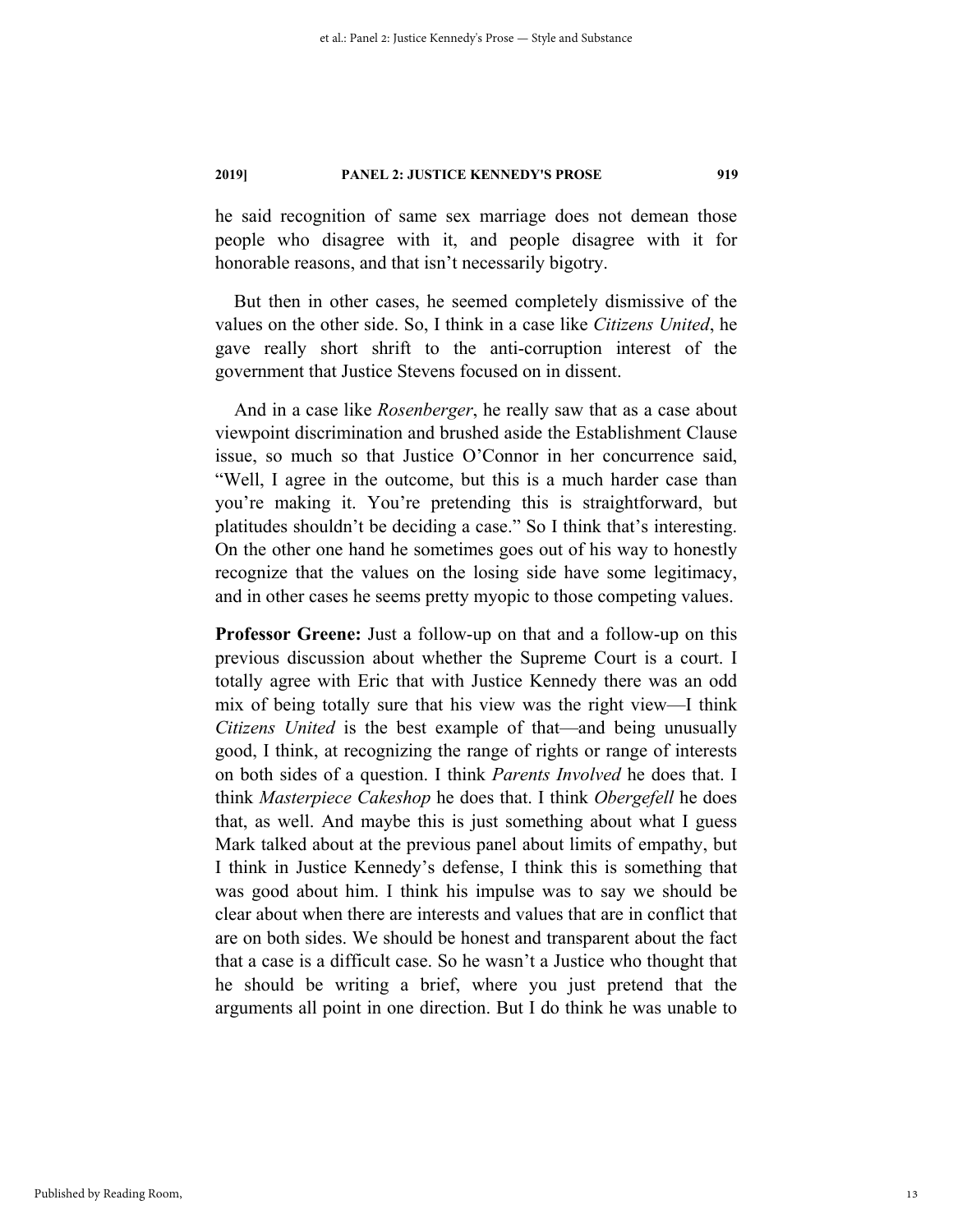see the range of interest in certain kinds of cases. Just like we all are, but we're able to point out his particular blind spots.

Just a small point on the law and courts—whether the Supreme Court's a court—question. It might be worth bringing up and re-raising the question you asked at the previous panel about *Webster* and *Casey*. So why does Justice Kennedy go from one view in *Webster* to a different view in *Casey*? It's a concurring opinion in the first instance and the controlling opinion in the other instance. And so one of the possibilities that one has to bear in mind is Justice Kennedy thinks that his role is in fact different and that in fact he actually has an obligation to adhering to a certain set of institutional norms, a certain sense of continuity when he's in one role versus another role, even within the Court. So that, I think, is suggestive of, not conclusive—we don't know what's going through his head—but suggestive of the view that even though the Court doesn't have to do anything in the sense that someone's going to make them or overturn them, but in a sense that the court does have a certain set of obligations and commitments that I think he took very seriously.

**Professor Berger:** Just really quickly. Another example of that I think would be *Fisher*, which is a case where based on what he'd written, or how he wrote in the past, I would have guessed that he would have been the vote to strike down affirmative action, but when he was actually in that position, unwilling to take that step. Maybe realizing that—

**Professor Segall:** I just want to say very quickly because Mike brought it up—not me—that the central, one-sentence thesis of that book was one thing we expect all judges of law to do is take prior law minimally seriously, that they are not expected to engage in all-things-considered decision making, there is some minimal requirement of prior law being taken seriously, and my empirical thesis of that book was we can show the Supreme Court, as an institution, has never taken prior law minimally seriously, and in the context of—I don't want to debate that here. We can if you want, but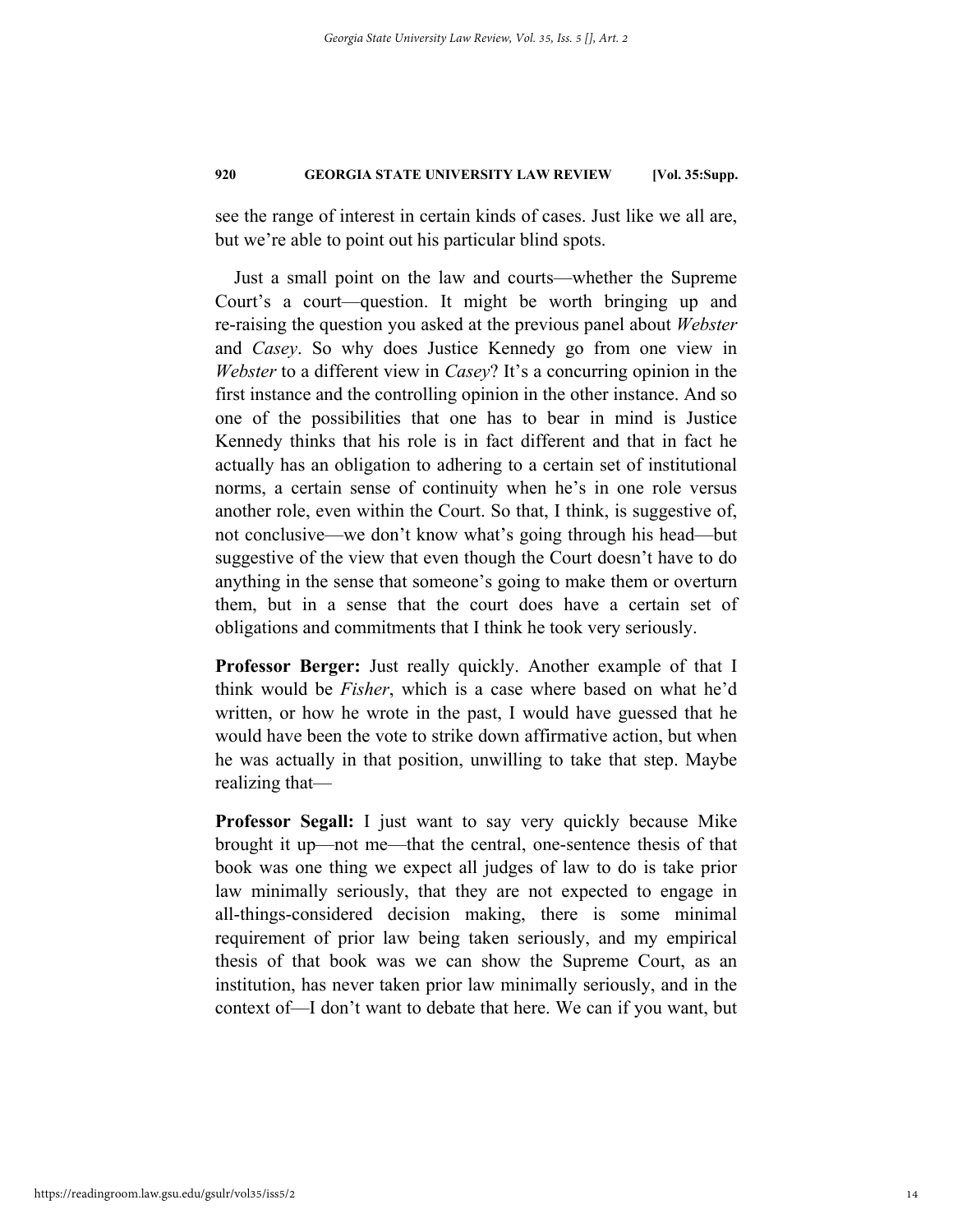I will say that Justice Kennedy, I think, is a grand example of someone who maybe didn't take prior law all that seriously when deciding what result he was going to reach. Do you think that's an untrue statement?

Professor Dorf: Yes. I think you're not accounting for what Eric [Berger] talked about, which is the selection bias. You're looking at the stuff that's on the surface. The cases that make it to the Supreme Court. There's a gigantic, stable body of law—*Marbury*, *McCulloch*, et cetera—that Kennedy might have disagreed with as an initial matter. That he's not going to take—

**Professor Segall:** Not *Marbury*. Kennedy would not disagree with him.

**Professor Dorf:** One reason maybe why he's sympathetic to the other side in some cases and not in others, is that he's just being honest. I once heard about a judge who said, "When I hear a case, sometimes it's 51 to 49, but when I write the opinion it's 100 to nothing."

Let me suggest that for Kennedy, if he heard it 51 to 49, he would write it 51 to 49, but that doesn't mean he's being especially sympathetic to the other side. It means he finds it's a hard case. If he's writing at 100 to nothing, it's because he thinks it's an easy case, even though some of us might think it's a hard case, and so the real challenge would be to write the opinion that's sympathetic to the other side when you think it's a 100-to-nothing case. I'm having a hard time thinking of examples of that from him, or really from anybody.

**Professor Berger:** I think that, I could be wrong, but I think that anecdote is something Justice White allegedly told to Justice Blackmun. Justice Blackmun had written a waffling, on-the-onehand, on-the-other opinion. Justice White said, "Never write it that way. Always write it as though it's 100 to nothing."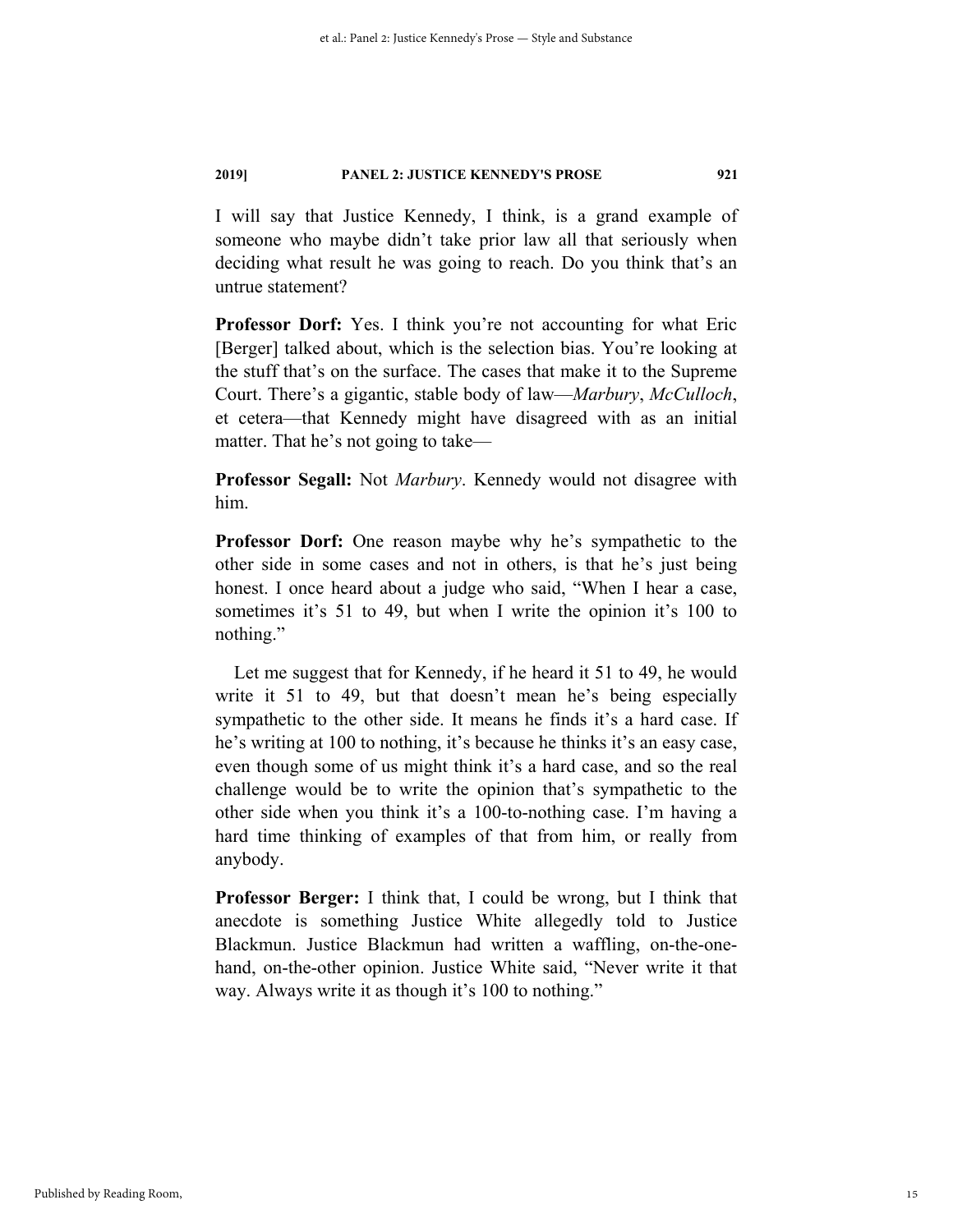I tend to think that one of the problems with judicial rhetoric at the Supreme Court, and this alludes to something Jamal said, is that they write it, the opinions are written too much like briefs, and they leave it to the others, to the dissent, to make the other side. So I applaud Justice Kennedy in cases like *Masterpiece Cakeshop* and *Obergefell* for at least recognizing that there are competing interests on the other side. Similarly, in a case like *Boumediene* when he said, "Well, the history here isn't determinative, so we need to look to other things."

I think Mike's probably right, and that helps explain Jamal's point, that in some cases he didn't acknowledge the other side, because he just couldn't see it. And I think that's part of why he's inscrutable, is he tended to put things in particular boxes, but it was just hard to know in advance which box he'd put a case into. Like in the *Janus* case this year. You could have seen that as a case about employee speech, following the *Garcetti* line, but he didn't see it in that box, and who knows—

**Professor Segall:** I want to push back strongly on the inscrutable point for Justice Kennedy. In *Boumediene*, which was the case involving habeas corpus rights for Guantanamo Bay alleged terrorists, there's a sentence where Justice Kennedy says, "We're trying to decide what the reach of habeas corpus is." Justice Kennedy says, "Formalism cannot resolve this question," and he really believed that I think, in that case. Now, he may have been also responding to Scalia's dissent, which I think he did a lot.

Justice Kennedy much more often than not put his nonlegal, I think nonlegal, value judgements front and center. So, the same-sex marriage opinions are mostly about dignity and different ways of describing that. The term limits case of the 1990s, which the young people in this room—I can't explain what a big issue term limit was in 1990s. This was really one of the biggest issues in American politics. Arkansas put term limits on its members of Congress, and the Court was divided, and Justice Stevens, of all people, writes a 40-page opinion going through text, history, and traditional tools,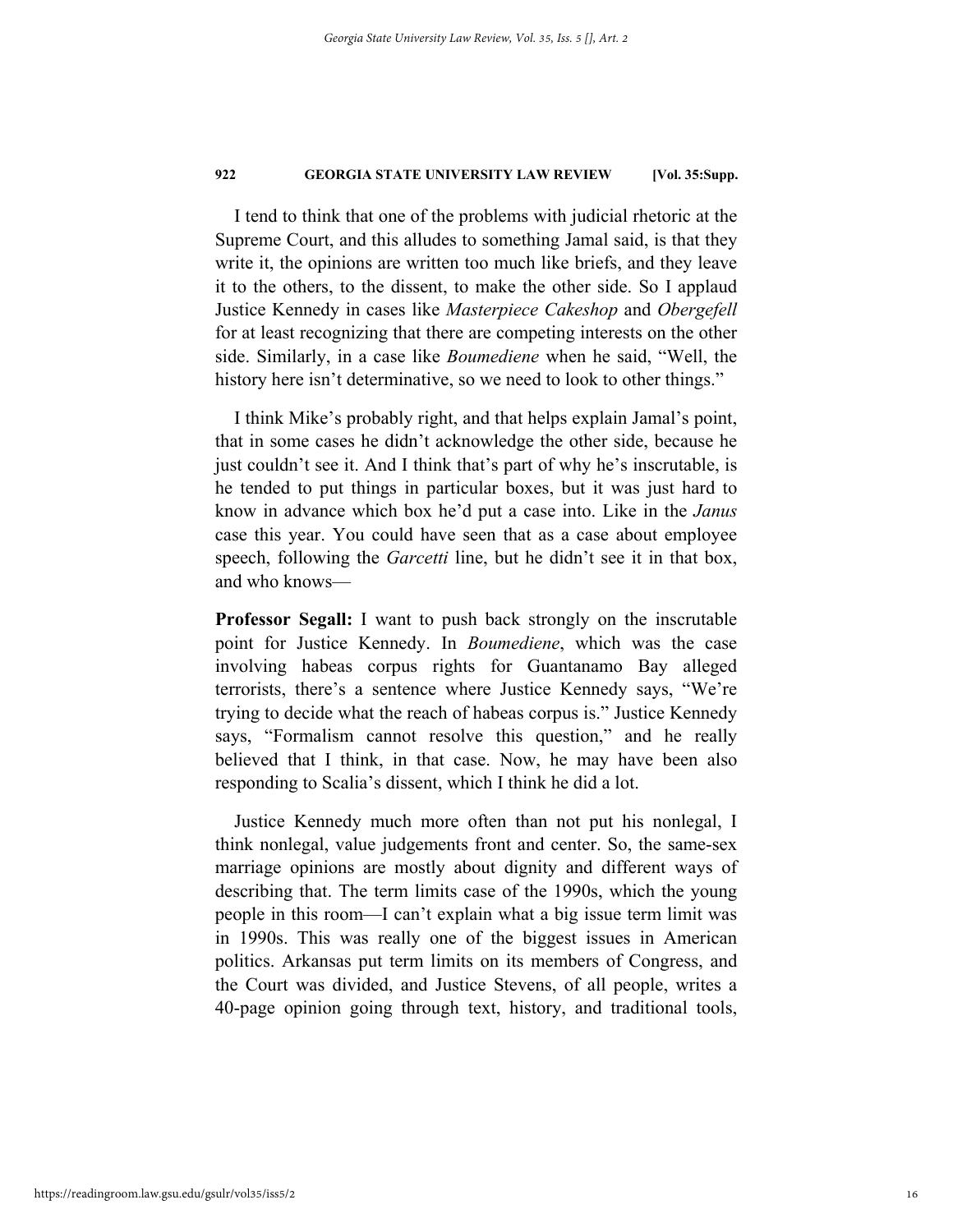saying they're unconstitutional. Justice Thomas writes a 40-page opinion going through history and text, saying they are constitutional, and Justice Kennedy's concurring opinion spends a couple of paragraphs on the Founding, but then he says—he puts his value judgment right there and says Congress needs to have a separate identity from the states for these reasons. And we're going to talk about that later this afternoon.

**Professor Dorf:** It also contains his best line of poetry in any Supreme Court opinion. Describing the system of federalism, he says, "The Framers split the atom of sovereignty," which is, I think, a legitimately great line.

**Professor Segall:** Right. I agree with that, so my question is—

**Professor Dorf:** Eugene doesn't agree.

**Professor Segall:** Eugene? We'll get to him later. My question, when you said inscrutable, I think, and I've written, he is the most scrutable Justice of the last, my lifetime, because he didn't, and this gets back to the conversation we're having, he did not hide behind doctrine to mask the value judgements he thought decided the case. In that sense, I'm going to say this again, I apologize, he and Judge Posner share a great similarity. Neither one hid behind doctrine to justify their results in a case. So, two questions. Is that accurate? You can disagree, and is it a good thing, if it is accurate?

**Professor Greene:** I guess I would say I don't think that Justice Kennedy hid behind doctrine, so I think I agree with that. Whether that is a mark of unusual honesty or transparency, that's where I might get off the train. Insofar as, I don't think there's any particular—from the perspective of honesty or transparency, I don't think there's any particular valance to being a doctrinalist versus a non-doctrinalist. So, you can do what Justice Kennedy does, which, as I said, is state a set of major premises, and then say here's what follows from these major premises without getting too wedded to the particular details of separating yourself from doctrine in a way that is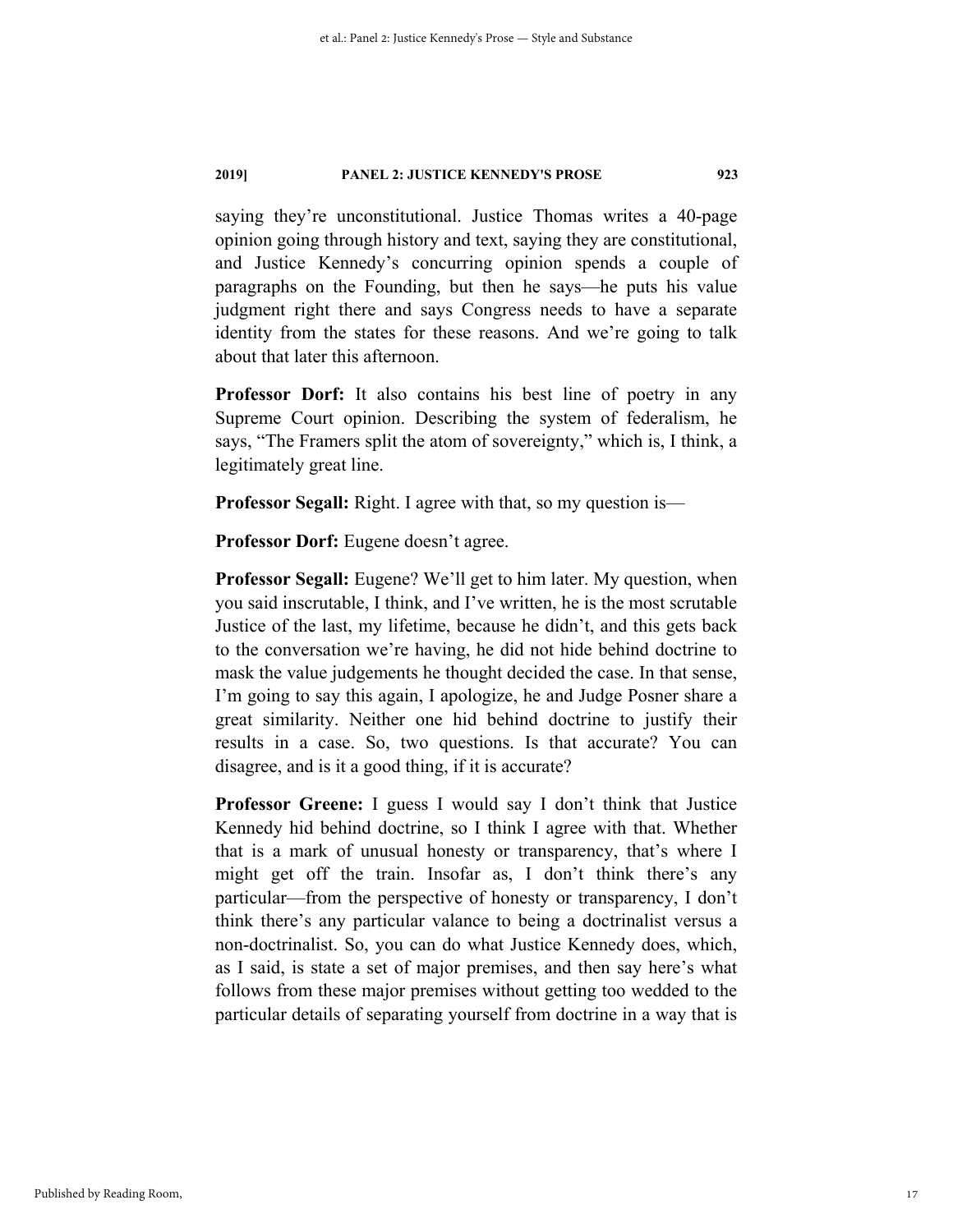entirely nontransparent. I think when Eric says it's inscrutable, it's because we don't know how you get from *Citizens United*, when you say, "Okay, corporations have certain speech rights, it's not good to discriminate on the basis of the speaker." Jumping from that to a restriction on electioneering in the last thirty days before an election that says you can speak through a separate PAC but can't speak from your general treasury funds is obviously unconstitutional. That's not an obvious premise at all, an obvious conclusion at all. He doesn't tell us how he gets there. In *Citizens United* there's no discussion at all of in what way are PACs burdensome to set up, for example.

That should be relevant to the decision in a way that it just isn't, because for Justice Kennedy the conclusion just follows from the premise of liberty and speech. So, I don't know that I'd describe that as particularly transparent. I do agree that he doesn't hide behind doctrine in any obvious way. I think one thing that separates him from Posner though, and this does speak to transparency a bit, and is I think, to Posner's credit, at least from the vantage of transparency, which I don't know is necessarily—it's not an obviously great value for a judge, but we can get back to that, but—

**Professor Segall:** Say that again, sorry.

**Professor Greene:** It's not obvious that judges should always be transparent. I don't know that that's—they shouldn't necessarily be maximizing transparency in writing decisions, but that's a separate point. Posner is clear that he is not bound by doctrine. He will tell you that. He says, "This is my philosophy. I don't believe in doctrine." Kennedy doesn't say that. We have to just sort of read that into his opinions. And I think that's a significant difference when we talk about transparency. Is Kennedy—sometimes he's bound to doctrine. Sometimes he isn't, and he doesn't tell us how that's driven by any set of philosophical premises. You just have to sort of figure it out by reading his cases.

**Professor Segall:** Posner did say that he would check to see if his result was blocked by a Supreme Court precedent. Go ahead Mike.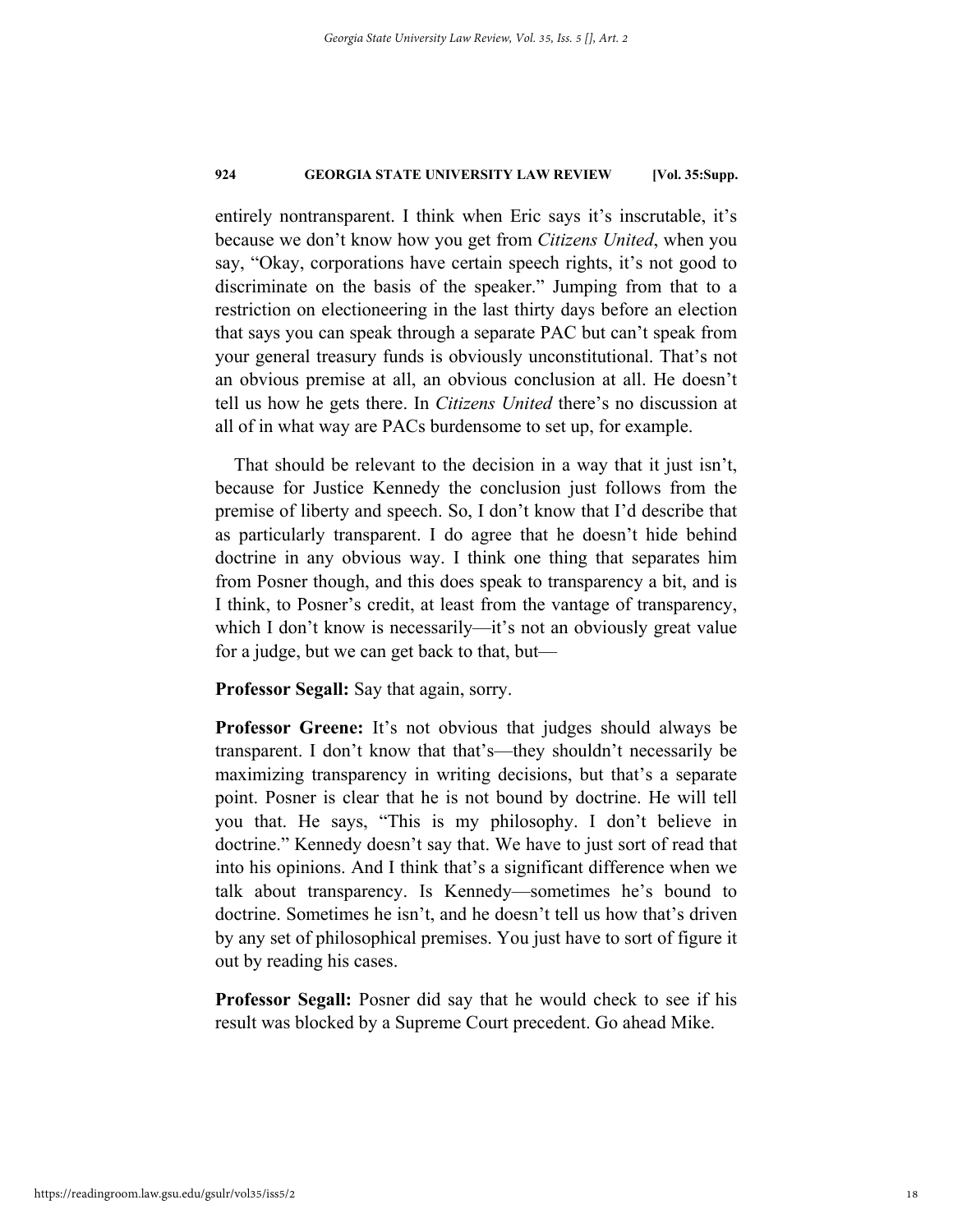**Professor Dorf:** Or Circuit precedent. So, there have been lots and lots of Justices and judges who are not formalists, right? Indeed, it's conventional wisdom that we are all legal realists to a point, and then the question is to what point? One of the interesting questions about Justice Kennedy, with respect to the lack of doctrine in some of the cases, is why he did it, given how easy it would have been in any of those cases to write a much more straightforward opinion reaching the same result using the standard doctrinal formulations.

Indeed, after *Lawrence v. Texas*, which struck down the Texas ban on same-sex sodomy, there were a whole series of lower court cases as to whether the case made same-sex, or opposite-sex, intimate sexual relations a fundamental right. And so there was litigation over a sex-toys ban in which, I believe it was the Eleventh Circuit, said no, it wasn't a fundamental right, and they cited passages in Kennedy's opinion in *Lawrence*. If he had just said that it wasn't, it would have been easy. And, in fact, after the case, Larry Tribe wrote a piece in the *Harvard Law Review* on *Lawrence*, referring to the "fundamental right that dare not speak its name." Tribe showed how passage by passage Kennedy actually used the language that we normally associate with the doctrine of fundamental rights, but he scrambled it up like it was a word jumble, so it didn't have the exact formula. Why did he do that?

I confess, I don't know the answer to that question. One hypothesis might be that if you're an anti-doctrinalist, you preserve your freedom to decide later cases in ways that you want. Chief Justice Rehnquist was accused of doing this sort of thing. It's not that Rehnquist was an anti-doctrinalist, as somebody pointed out. I think it was Jonathan in the previous panel. He wrote these very short opinions in which there wasn't a lot that you could cite then as a future precedent. But, I don't think that's what Kennedy was up to. So, I do confess to being a little bit puzzled by some what seemed to me gratuitous anti-doctrinalism.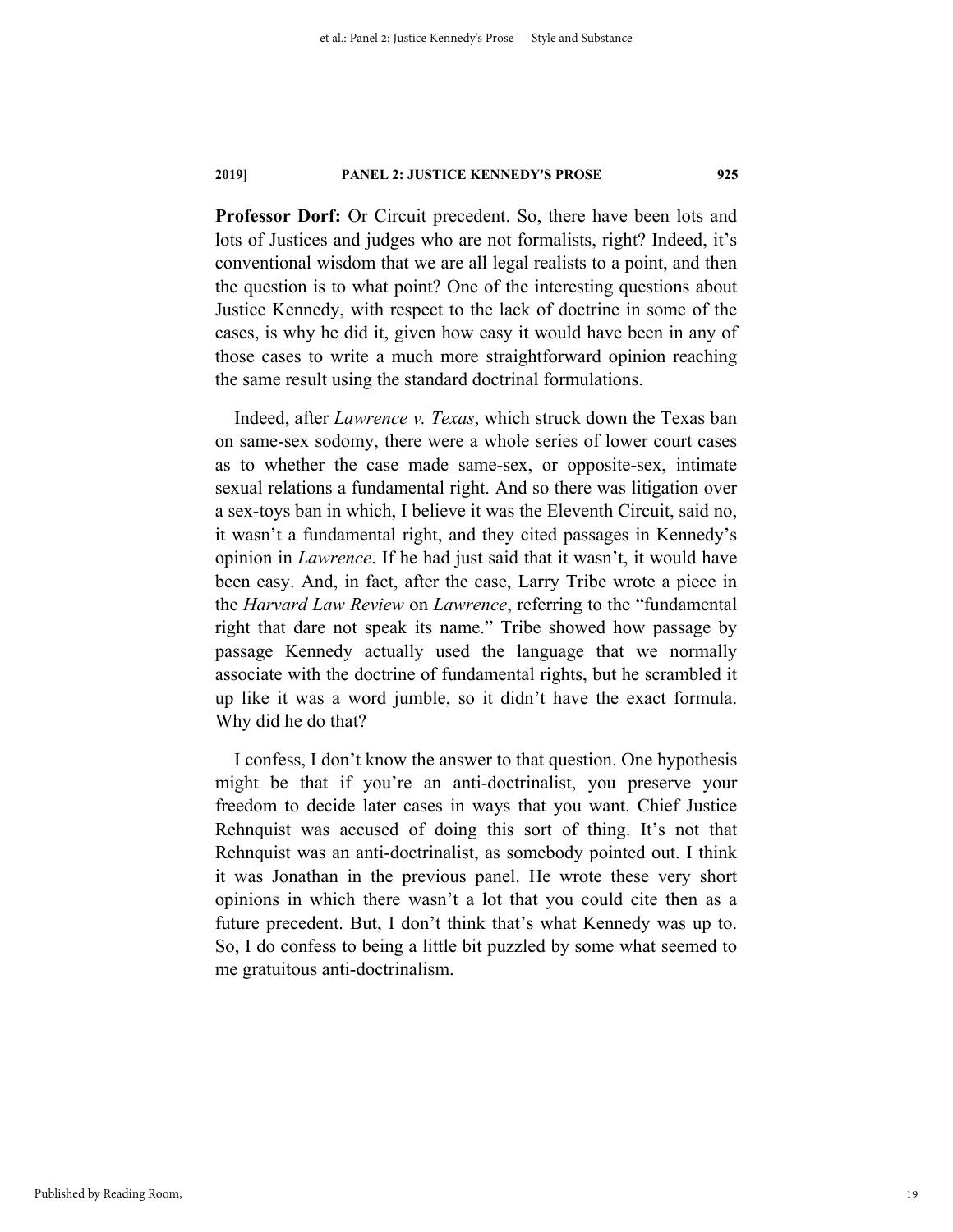**Professor Berger:** On your first point about him being more honest in terms of admitting his value judgements. I think that's probably true, in comparison to most of the other Supreme Court Justices. I don't think it's true in comparison to Judge Posner, who I think is the paragon of candor as a judge.

What I meant when I said he was inscrutable—I guess I meant three different things. The first is what Mike just referred to, is he writes these opinions that are so un-doctrinal that it's hard to know how they apply in future cases. So, the sex-toys cases in the lower courts after *Lawrence* are an example of that. He doesn't even tell you what tier of scrutiny, so you don't know. Is he applying rational basis, or heightened rational basis, or some kind of heightened scrutiny, or is he just abandoning the tiers of scrutiny altogether, and that's part of why you have that mess. So, it's inscrutable in terms of going forward, how is this going to apply?

I think he's also inscrutable in that there are some cases that you can certainly justify them and find ways to square them with earlier decisions, but they were hard to predict, based on earlier things he did. So, I alluded to *Fisher*. I thought that was, at least to me, surprising, after *Grutter* and *Gratz*. I think *Gonzales v. Carhart* is hard to square with *Casey*. I mentioned earlier, I think there's at least an argument that *Janus* is hard to square with *Garcetti*. You can do it, but it's hard.

And then the final reason I said he's inscrutable, and Jamal alluded to this, he says these things and it's just hard to know why he thinks them or why he thinks it's doing the work he's doing. So, for instance, he makes questionable empirical assertions of two different sorts. One is he'll cite numbers, but it's unclear why he thinks they're that persuasive. So, Corinna's written quite a bit about state counting in the Eighth Amendment area. So, in the *Graham* case, for instance, about life in prison without parole for juvenileswho are convicted of a non-homicide crime, he talks about how the world—public opinion—is turning against this practice, but then a significant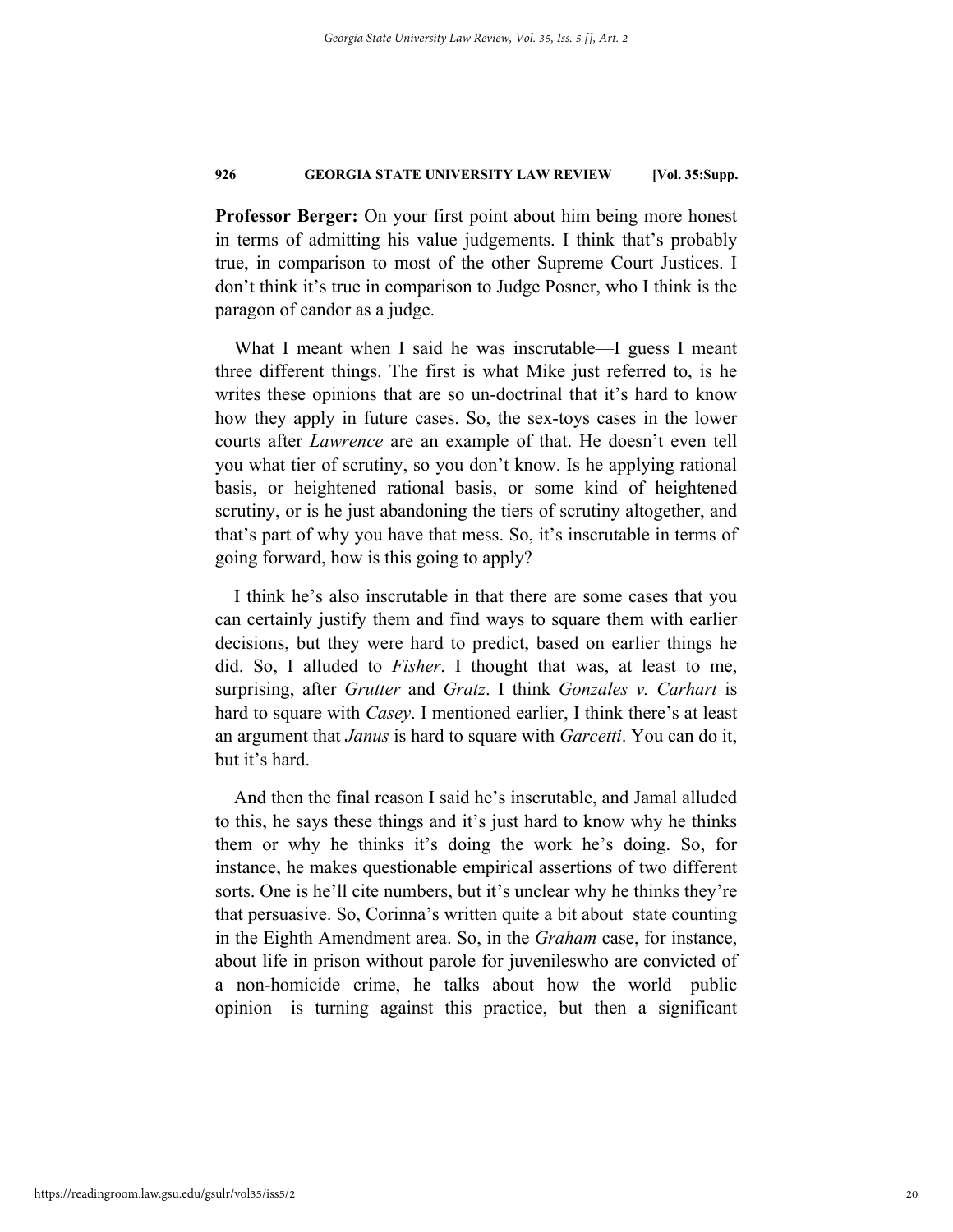majority of states and the District of Columbia, I think it was 37 states, still had it. And there are ways to explain it away:it wasn't imposed that often, and the trend seems to be against it. But he seems to hang a lot on this empirical assertion, but it's not clear it's doing that much work for him.

Then in another case, he makes these empirical assertions without any evidence at all. So, in *Citizens United*, he says the populace will not lose faith in our government because of the corporate influence in our government. He cites nothing for that. In *Gonzales v. Carhart*, as mentioned in the first panel, he makes assertions about women coming to regret abortions, and that can lead to depression. I think he cites an amicus brief, but that certainly isn't strong empirics. So, I think that's inscrutable as well. He seems to be putting a lot in these assertions, but (a) why does he think they're that important, and (b) where's he getting this stuff?

**Professor Segall:** One way Justice Kennedy I think definitely was a true judge, in the sense of temperament, was Justice Scalia criticized him in ways that Scalia used to criticize O'Connor, but O'Connor wasn't around as long as Kennedy. And even as far back as 1992, in *Lee v. Weisman*, when the court struck down graduation prayers at high school graduations—and that really did alienate much of the right—Justice Scalia's dissenting opinion accuses Kennedy of all kinds of terrible things. And then, of course, in *Obergefell* he talks about putting a bag over his head and all that. Justice Kennedy never, to the best of my knowledge, responded to any of those criticisms and there's many others—those criticisms in the way he could have with that kind of rhetoric, that kind of tone.

**Professor Dorf:** What's he going to say? No, I put a bag over *my* head.

**Professor Segall:** Well, right, but Scalia accused him—I forget the exact phrase—but Psychology 101 or something in *Lee v. Weisman*—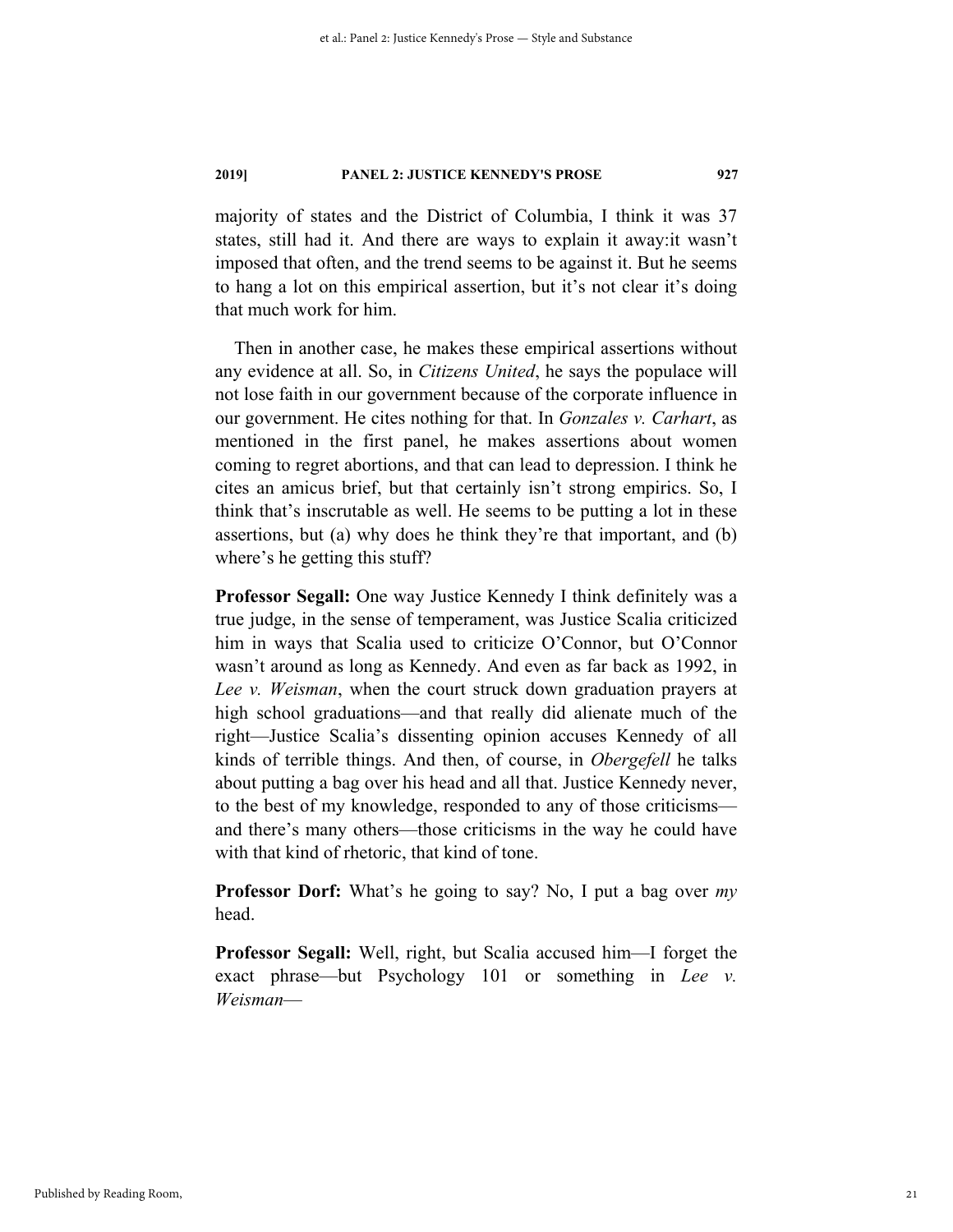**Professor Dorf:** In the same footnote where Scalia says you ought to put a bag over his head, he also compares the majority opinion to the inscrutable mysteries of a fortune cookie.

**Professor Segall:** Right, so here's my substantive question about this though. I respect Justice Kennedy for not taking that road, on the one hand. On the other hand, would his opinions maybe have been, over the course of time, more durable, more effective in the way that Scalia's dissents turned out to be, I think, had he resorted to a little bit more taking off the gloves and responding to Scalia's attacks directly?

**Professor Dorf:** First of all, I challenge the idea that Scalia's dissents are durable. In his *Lawrence* dissent, Scalia says, "Well, you gay people control the media, so what do you expect?" I'm not really exaggerating that.

Now, of course everybody—no one can escape the prejudices of their age, and so there's all sorts of stuff that's not going to hold up. We teach the first Justice Harlan's dissent in *Plessy* as this great visionary thing, and we typically don't talk about the blatantly racist, anti-Chinese sentiment in there.

So, I'm not sure that's the right question. I was thinking about this conference awhile back and thinking that it's premature to be talking about Justice Kennedy's legacy. What will be his legacy? So much depends on who the next appointment is and the one after that, and then I thought, in a way, that's the wrong way to think about it. Instead, I tried thinking about this the way a historian might. If I think about the Supreme Court in some earlier period, whether it's in the 19th century, the early 20th century, et cetera, part of what I want to know is how much of the law that they decided is still good law. But even more than that, I really want to know what does this tell us about the period in which they lived?

For a period of nearly 30 years, Justice Kennedy was either one of the two most important people or the most important person for the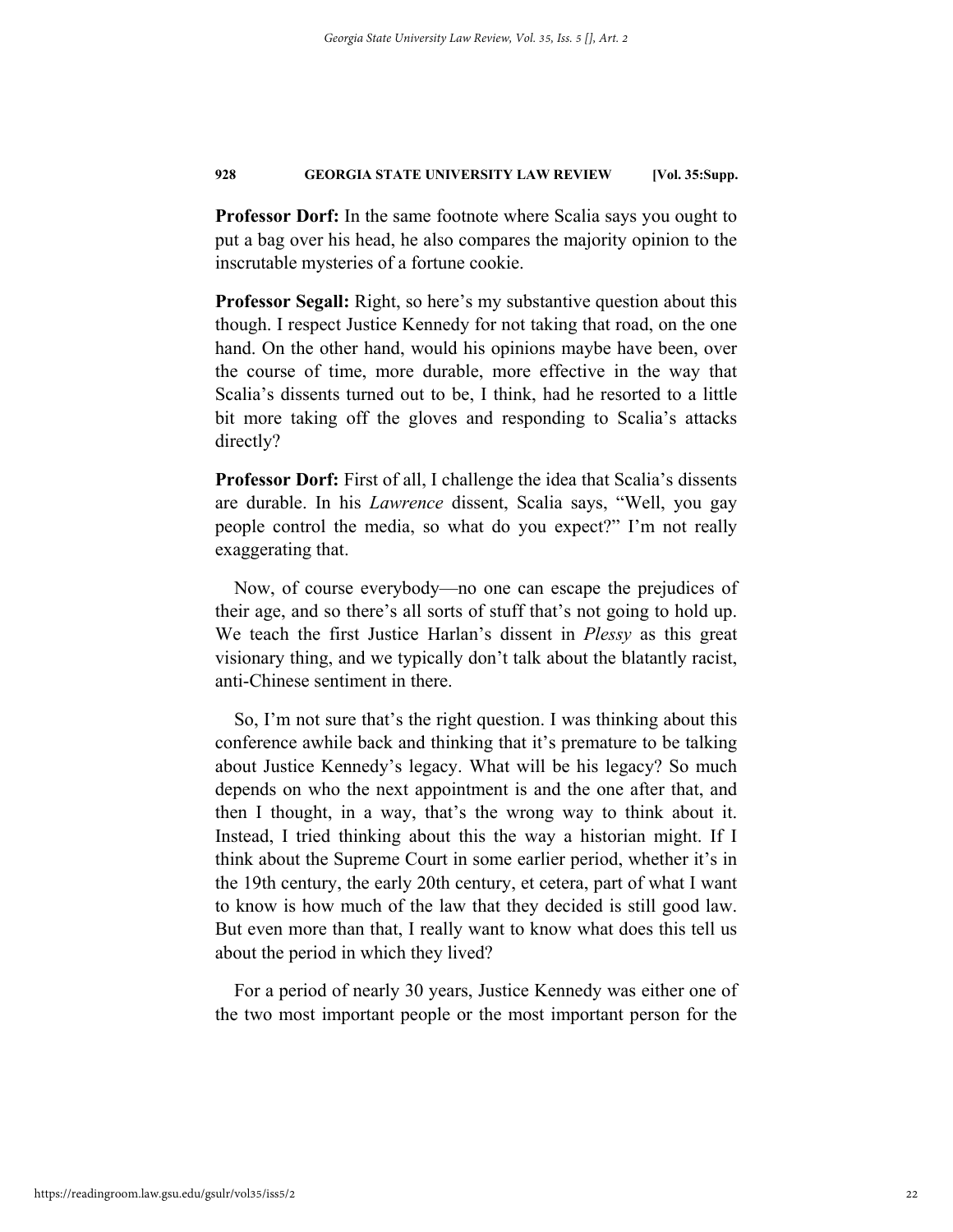meaning of U.S. law across a wide range of issues. And even if all of his opinions are overruled, he'll be an important figure for that. I don't really think that answers your question, but I do want to push back a little bit on this idea that the way we measure a Justice's impact is by how many of his or her opinions continue to be good law a generation later.

**Professor Segall:** We have about five more minutes before we ask questions, but I want to say that's a sophisticated-law-professor way of looking at it. To gays and lesbians who want rights, how durable his four opinions are is very important, and I think how he wrote those opinions may or may not be relevant to their durability, but that durability is a very important thing.

**Professor Dorf:** I'm amazed to hear you say that, since you think doctrine doesn't matter at the Supreme Court.

**Professor Segall:** I don't think doctrine matters at the Supreme Court. I do think the way the Supreme Court is perceived by the public matters to future Supreme Court cases, and how justices write opinions can sometimes, on these big issues, matter to the public. Eric, you wanted to say something.

**Professor Berger:** A couple of points. I actually admire Justice Kennedy for taking the high road, and not—

**Professor Segall:** Me too.

**Professor Berger:** I think the Supreme Court does better than the vast majority of American society disagreeing with some modicum of respect, but some Justices do better than others, and I admire Justice Kennedy for not descending to Justice Scalia's level. I don't think that will affect his durability.

I think what might affect how enduring his opinions are as a matter of law is—and I'm not sure I'm right about this, just sort of throwing it out there—but because they're less doctrinal, you're more likely to have confusion in the lower courts about how to apply them, and that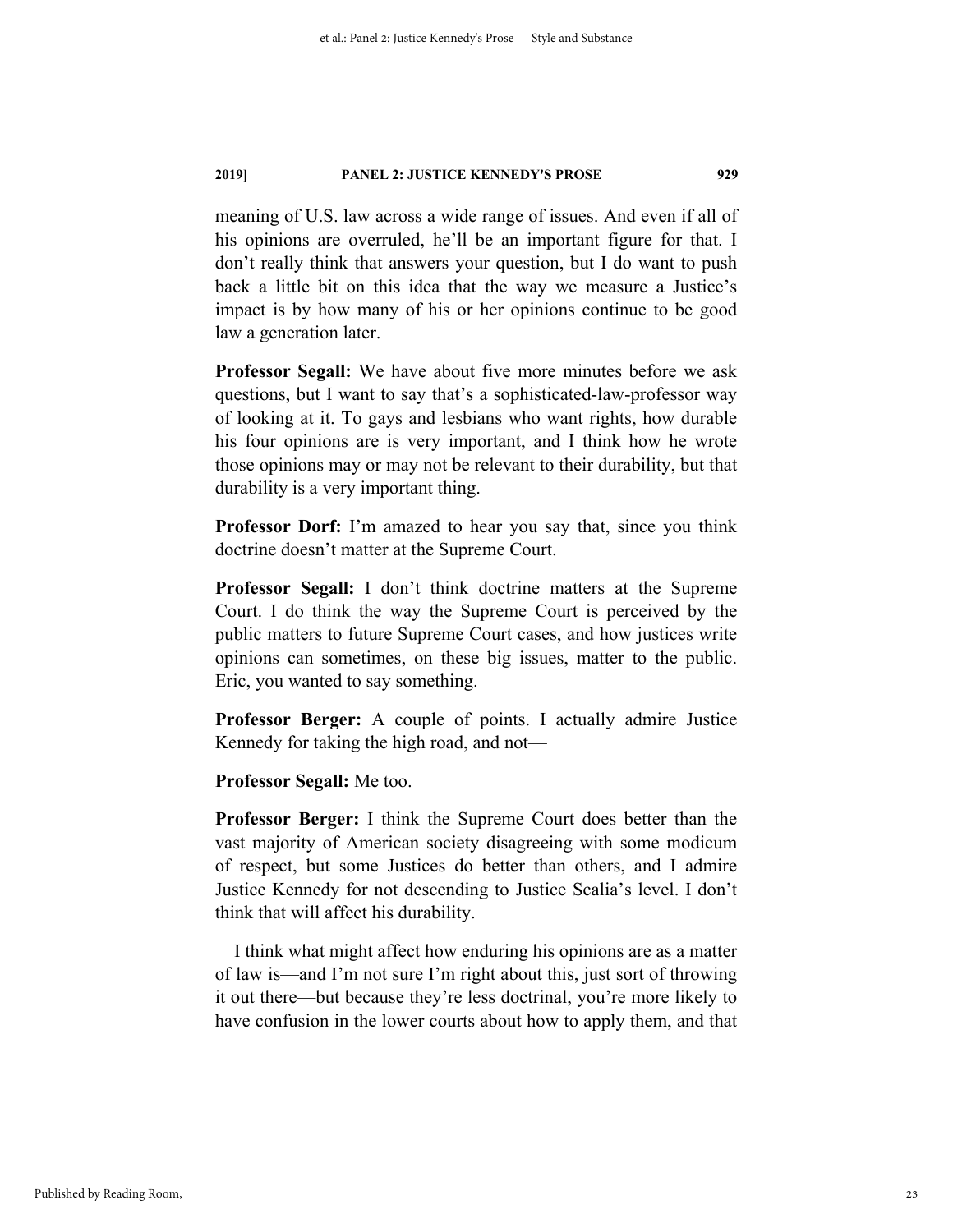might make them more likely to get up to the Supreme Court, which could rewrite it, overturn it, or rewrite it in a way different from what Justice Kennedy intended.

That said—and this is actually a point that I saw that Jamal made after Justice Kennedy announced his retirement—regardless of how many of his opinions are still good law, Jamal made the point that he wrote an incredible number of really important opinions. I think Jamal said more than anyone since Chief Justice Marshall, and I think that will probably endure regardless of how the law changes. He'll be seen as an incredibly important Justice of this period.

**Professor Greene:** Along those lines, I guess I also am going to dissent a little bit from the—I think I'll dissent generally from the premise that how Justices write opinions is likely to have very much effect on the durability of those opinions. I think what the particular issue is and how they decide it has an effect on durability, and how society evolves obviously has an effect on durability, but, of course, as Mike points out, you look at *Lawrence v. Texas* and Justice Scalia's opinion, and we, as law professors, read these things, and so we develop opinions about them, and Justice Scalia always has a few putdowns and a few sharp lines, but, of course, Justice Scalia was in dissent in *Lawrence*, and in *Lawrence* then makes a prediction about if we go down this road same-sex marriage is coming next. You watch out! And, lo and behold, he's right about that, and he's also in dissent in that case. We just had a panel, which Pam said and Mark said this is about as durable a precedent as you're going to get, and it was decided three years ago. So Justice Kennedy is the winner in that series notwithstanding that Justice Scalia has some better lines. He lost.

**Professor Segall:** That makes sense. Eric, I want to say one thing about the lower court confusion about non-doctrinal decisions. Mark Tushnet wrote a long, long time ago about the dormant commerce clause that some verbal formulations are easier to evade than other verbal formulations, and federal judges and their law clerks, at the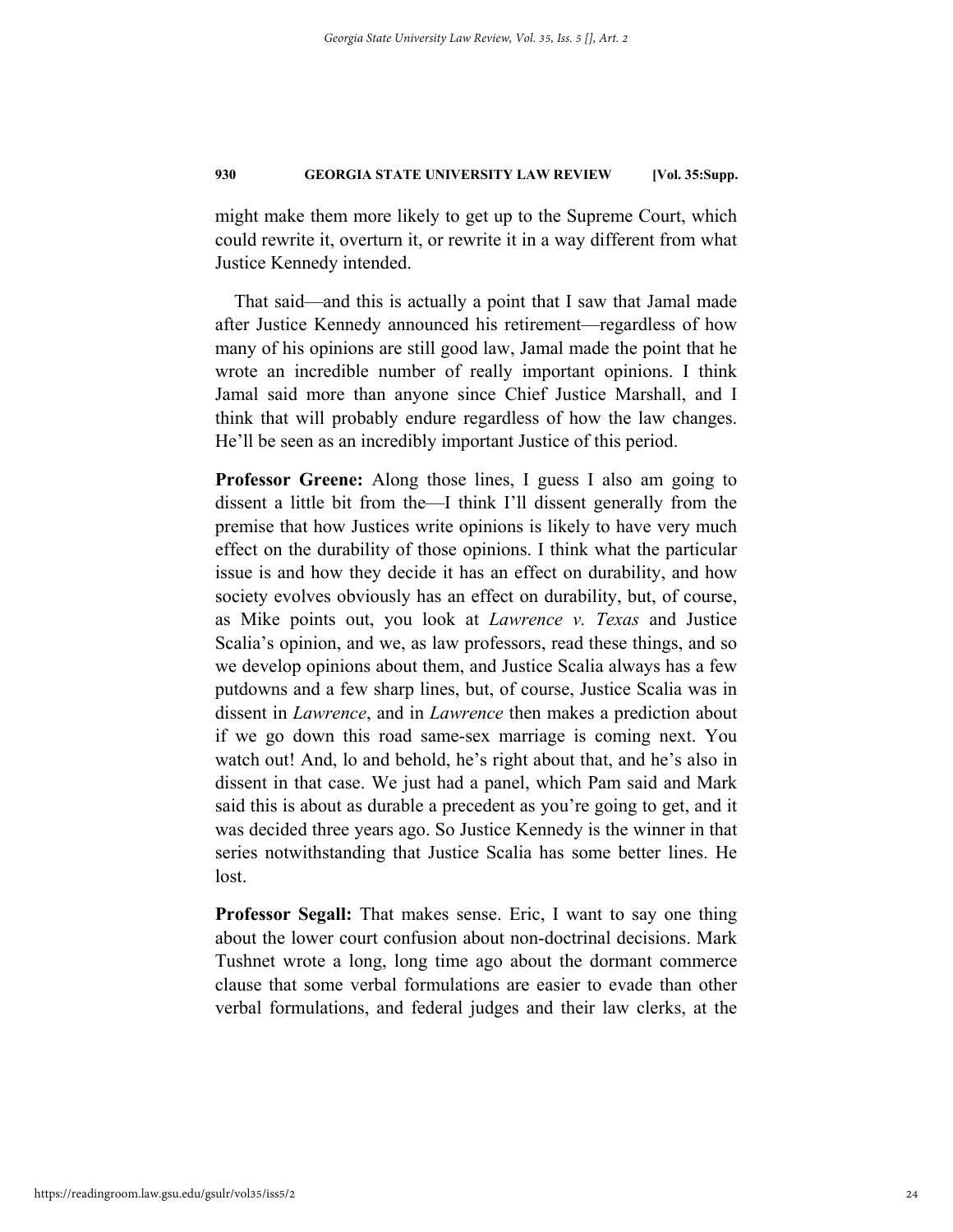district court level especially, are overworked and don't have endless time. Legal realists say that how hard it is to avoid a decision you want to avoid is relevant to whether you're going to avoid it. So, I think that might make a difference in the long run for the reasons you said, that these cases are more easy to litigate in the lower courts, the more room the lower courts have. Alright. With that, let's take some questions from the audience, if we have any questions from the audience.

#### **Professor Corinna Lain:** Corinna Lain—can you hear me?

#### **Professor Segall:** Yes.

**Professor Lain:** Okay, so two brief reactions to that, mainly off of the last comments. The first is it occurs to me that you're right. Kennedy wrote so many of these most important decisions, and I think it's because they were 5–4, and they needed Kennedy's buy in, and there was some sense of he might not sign on to anything that the libs are going to write. And so, this comes at the same time that I'm thinking the moderate, the swing judge, it's gone. I don't think we're going to have that. I guess Roberts becomes the swing judge, but that's not much of a swing. So my question is do you think—and I've got two. Here's the first one, though: do you think that those days are over, that there won't be another great judge or Justice, that can you say wow, wrote all of these really important opinions, because at this point we don't have a middle anymore? And then my second one goes to Jamal's point, and it is you said Kennedy won on the same-sex marriage despite the fact that Scalia had some better lines. I agree with that. I also agree with the first panel, Mark Tushnet and Pam, saying this is about as stable as you get. And I think the reason that's true is because the Supreme Court was catching up, and the Supreme Court there was just lagging behind where society was. And so, I've been thinking about the Supreme Court as going down the tubes now, candidly, but maybe that's not so. I think what we're going to see again is a court that lags behind where society is. And so maybe by the time they recognize it, we will have more celebrated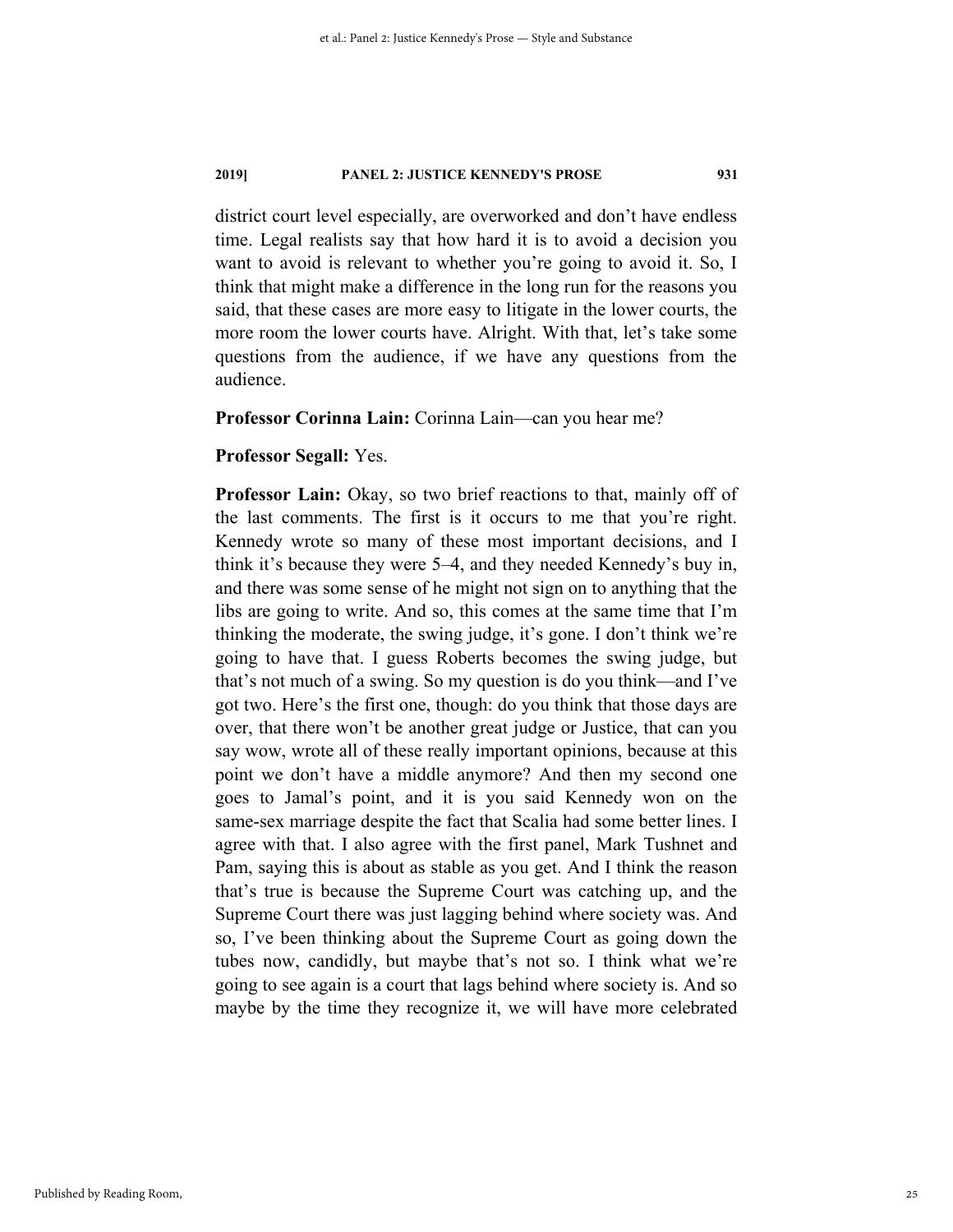decisions, because society has already passed them by. Anyway, those are my questions and comments.

**Professor Greene:** Can I just make two quick points on that? One is the fact that Justice Kennedy was the swing Justice, I think might plausibly have had some effect on his writing style. One thing about Justice Kennedy is, in a lot of the cases, he wasn't afraid of losing someone in the case. And so that gives you a lot of freedom to write in exactly the way you want to write, whereas if you're worried about losing some other person or losing Justice Kennedy, you might be much more careful on how you write.

Just on the point about whether we're done with swing Justices: of course, whether someone is a swing Justice depends on what else is going on in the world. So, if you would ask me, if you had told me all the things Justice Kennedy does in 1985 and said here's your swing Justice. That's not a swing justice. That's a pretty conservative Justice actually. But he becomes a swing Justice, because the rest of the court also moves over time, and I think it's quite plausible—who knows what'll happen—but quite plausible that you could see something similar happen in the future. So in the last term of the Court, the most frequent—so John Roberts was the plus one more often than Justice Kennedy was. In fact, Justice Kennedy was never the plus one in cases with the liberals. So all the cases in which the liberals won 5–4, the other Justices were someone other than Justice Kennedy. So over time, I could very easily see someone like John Roberts, who's looking out for how fast the Court moves in a certain direction, even as he's quite conservative himself, looking out for how fast the Court moves in a certain direction and ending up being a backstop simply because the rest of the Court is so much further to the right than it was even when he joined the Court.

**Professor Segall:** We will be discussing the median Justice idea, the swing vote idea, in the last panel today.

**Professor Dorf:** Just on the point of lag: people who have studied the constitutional history more closely than I have—and I'm thinking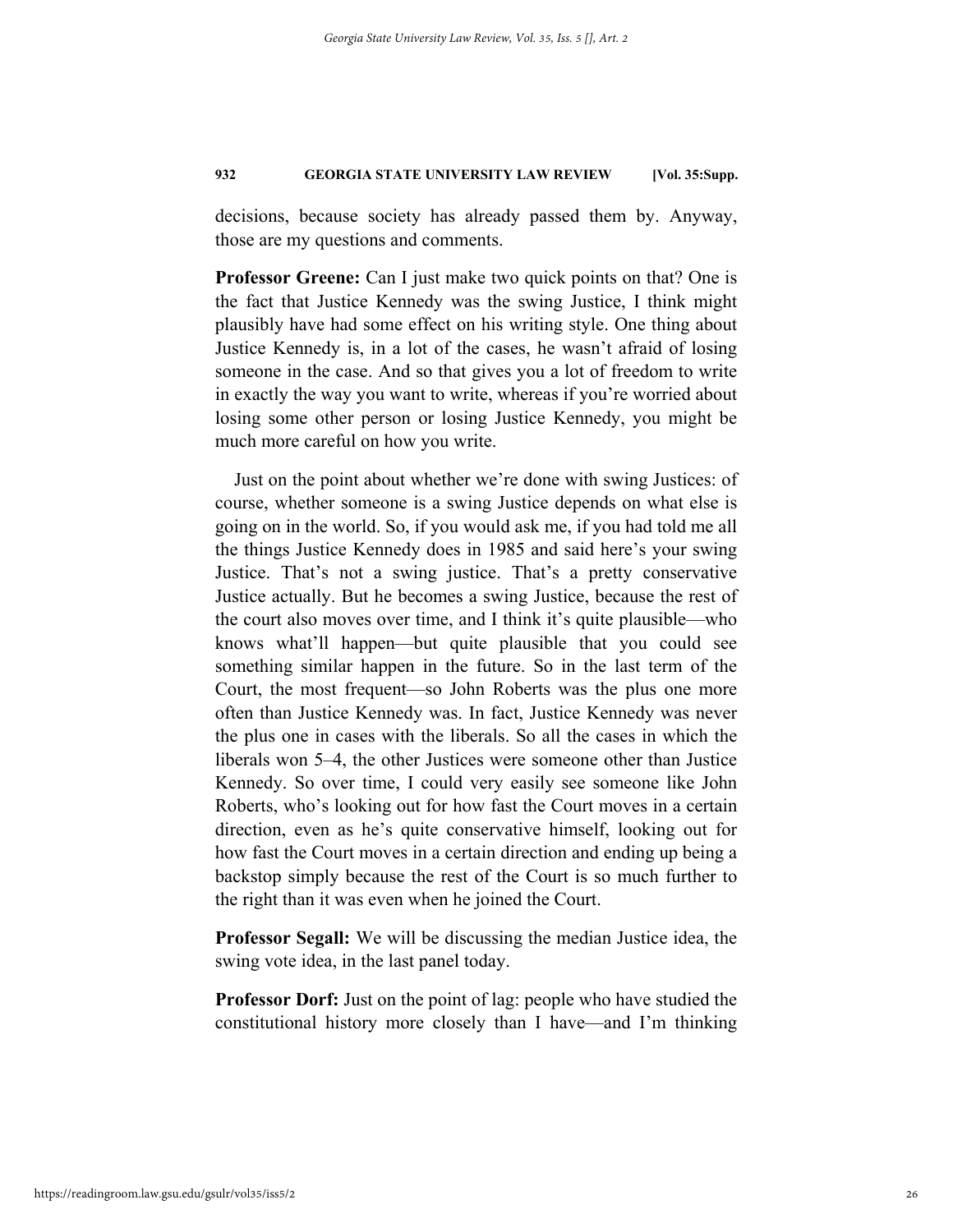especially of Barry Friedman's book *The Will of the People* as well as Michael Klarman's work—conclude that the basic lesson of that history is that on average the Supreme Court lags, and that makes sense given the way in which Justices are chosen. The Court occasionally gets out in front, but when it gets more than about a standard deviation away from the center of public opinion, it's brought back. This view would suggest that the Supreme Court doctrine is epiphenomenal, that is to say controlled by some other thing: namely where society as a whole is going. If that's true, broadly speaking, then it doesn't matter that much, so that's what I tell myself.

**Professor Segall:** Barry Friedman just said a few months ago that he thinks this new Court is going to be way, way, standard deviations away from—

**Professor Dorf:** If he's right about lessons of history, then eventually it'll get reined in.

**Matthew Haan:** Hi, I'm Matthew Haan. I'm a member of the Law Review here. Y'all took some time at the beginning talking about who you think Justice Kennedy was writing for in certain cases, and I'm wondering if you have any opinions about who Supreme Court Justices, in general, should write for, if anyone, and whether that changes based on the issue presented to them.

**Professor Berger:** I think in a way they're writing for lots of different people, and that's what makes it a hard job. I think they do have some role to provide instructions to lawyers and lower court judges about how to apply the doctrine in future cases. The legal realist critique that Eric makes very well might be correct, but at the end of the day there are going to be future cases, and lower courts are going to have to decide them.

On the other hand, the law is important—it's so important that you can't leave it to just lawyers. So I do think there's some sense in writing for the general public and writing in ways so that someone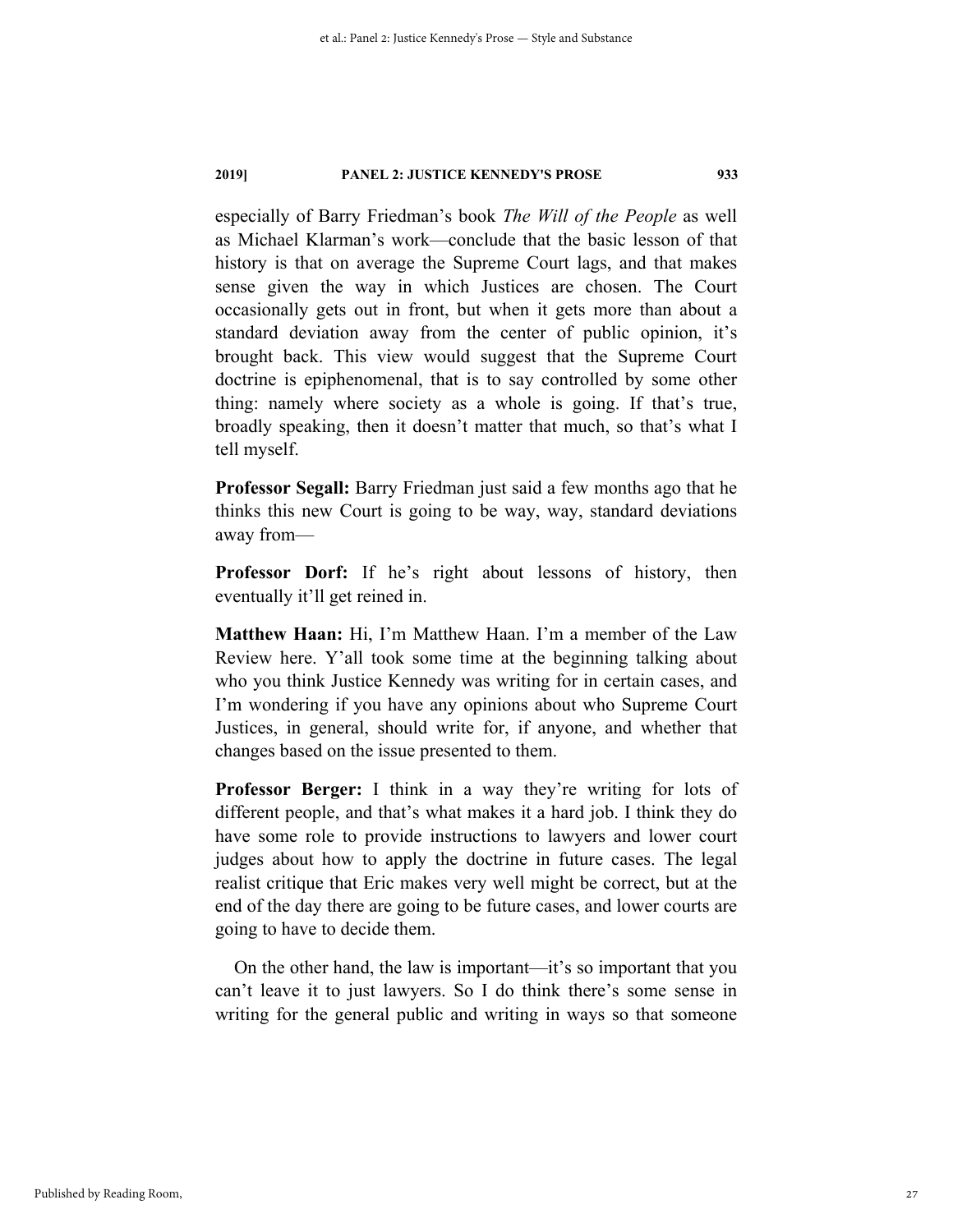who picks up a newspaper and is just reading snippets of the opinion can follow.

**Professor Dorf:** At a minimum I think all judges should be writing for the parties in the case and especially for the losing party. Okay, you lost this case, but I'm going to try to justify it to you. This goes to this question about graciousness and the non-response to Justice Scalia. One reason not to be too snarky, or catty, or worse, to make jokes in an opinion, is that somebody's going to lose this case, and for them, if they think it's been treated as a joke, that's pretty bad.

**Professor Mark Tushnet:** Mark Tushnet, Harvard Law School. I want to get back to the starting point about prose style and bring in something that Michael suggested, which is that it might be valuable to historicize the prose style issues. So one way to think—there's this great essay by Edmund Wilson about Oliver Wendell Holmes called 'The Chasing of American Prose Style,' and he tries to historicize why Holmes wrote the way he did. So this is really a shorthand version of this, but think about four Justices and how you might historicize their prose style.

This is really shorthand, so Justice Scalia is talk radio, and Chief Justice Roberts and Justice Kagan are NPR. What's weird about Justice Kennedy's prose style is that it's some author from the late 19th century. Not that in the late 19th century the way he wrote would have been strange, it's just that now it is a little. And this connects to the audience that is the people, all of us today, are located today, and we read things as contemporaries, and so if you are appealing to any body of contemporaries you have to write in a way that corresponds to one of the modes of communication available to that. And, again, this is—in some ways, it connects to the antidoctrinalism or the opacity of the reasoning in Justice Kennedy's opinions, because they don't communicate in a way that is effective for contemporary audiences, even if you can look at them and rework them to make them effective communications. That's an observation.

**Professor Dorf:** Can I say one thing about this?